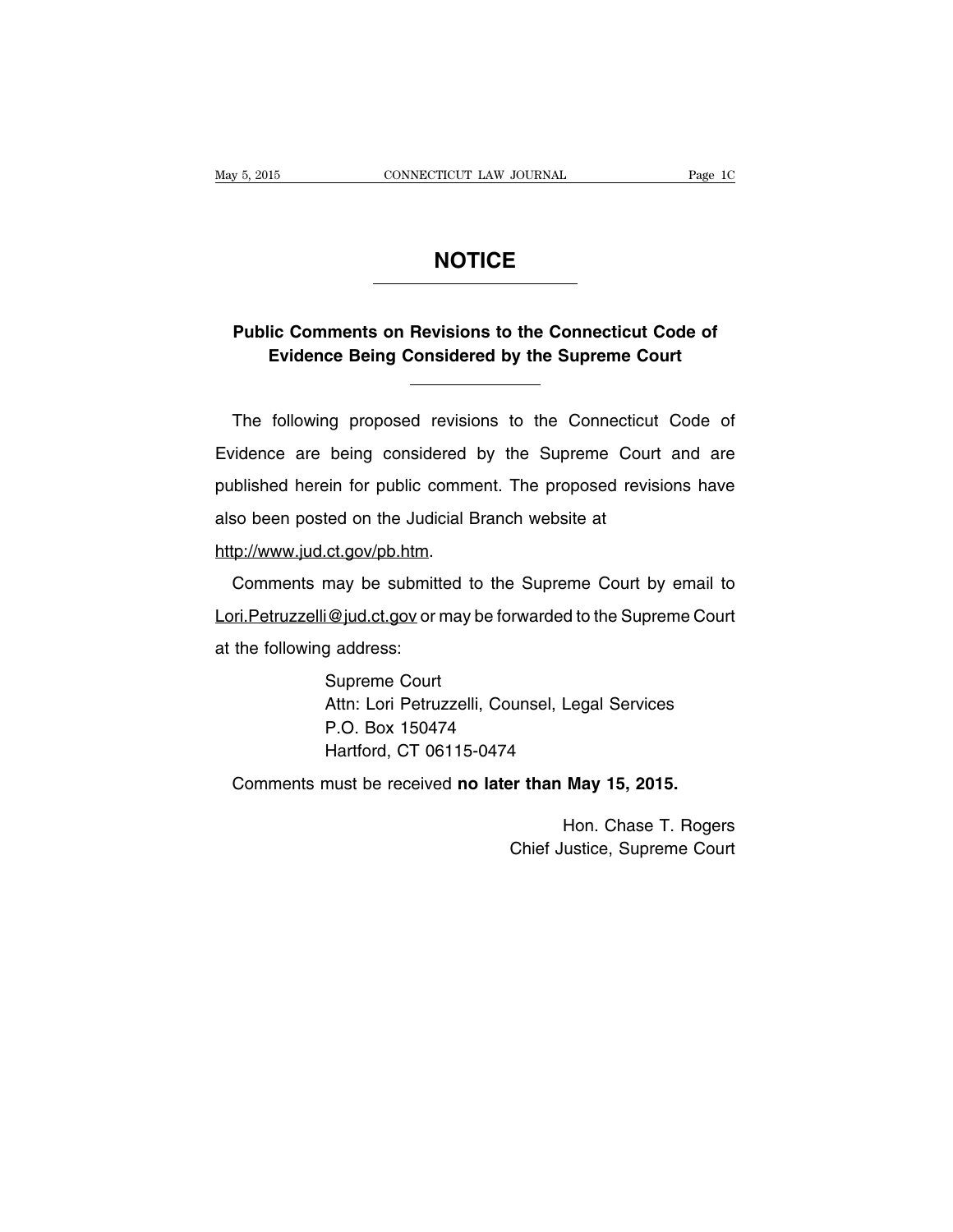# **INTRODUCTION**

Contained herein are amendments that are being considered to the Connecticut Code of Evidence. The amendments are indicated by brackets for deletions and underlines for added language, with the exception that the bracketed titles to the subsections in Section 8-4 are an editing convention and do not indicate an intention to delete language.

Supreme Court

# **PROPOSED AMENDMENTS TO THE CONNECTICUT CODE OF EVIDENCE**

# **ARTICLE AND SECTION HEADINGS**

# **ARTICLE I—GENERAL PROVISIONS**

# **Sec.**

- **1-2. Purposes and Construction**
- **1-3. Preliminary Questions**

# **ARTICLE VIII—HEARSAY**

- Sec.<br>8-1. **8-1. Definitions**
- **8-3. Hearsay Exceptions: Availability of Declarant Immaterial**
- **8-4. Admissibility of Business Entries and Photographic Copies: Availability of Declarant Immaterial**

# **ARTICLE IX—AUTHENTICATION**

Sec.<br>9-1. **9-1. Requirement of Authentication**

**9-3. Authentication of Public Records**

## **ARTICLE X—CONTENTS OF WRITINGS, RECORDINGS AND PHOTOGRAPHS**

**Sec.**

**10-1. General Rule**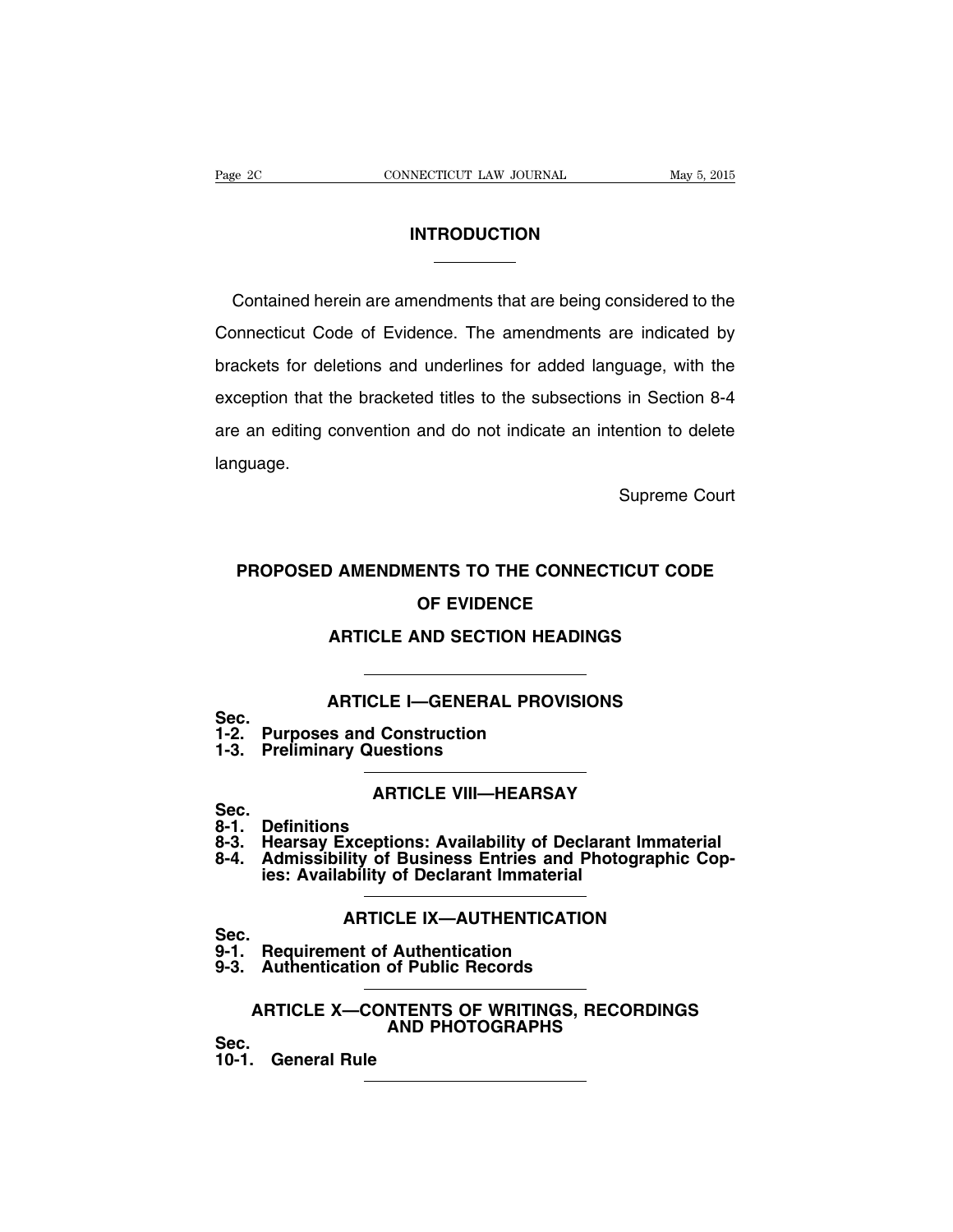### **PROPOSED AMENDMENTS TO THE CONNECTICUT CODE OF EVIDENCE**

### **Sec. 1-2. Purposes and Construction**

**(a) Purposes of the Code.** The purposes of the Code are to adopt Connecticut case law regarding rules of evidence as rules of court and to promote the growth and development of the law of evidence through interpretation of the Code and through judicial rule making to the end that the truth may be ascertained and proceedings justly determined.

**(b) Saving clause.** Where the Code does not prescribe a rule governing the admissibility of evidence, the court shall be governed by the principles of the common law as they may be interpreted in the light of reason and experience, except as otherwise required by the constitution of the United States, the constitution of this state, the General Statutes or the Practice Book. The provisions of the Code shall not be construed as precluding any court from recognizing other evidentiary rules not inconsistent with such provisions.

**(c) Writing.** Any reference in the Code to a writing or any other medium of evidence includes electronically stored information.

### **COMMENTARY**

### **(a) Purposes of the Code.**

Subsection (a) provides a general statement of the purposes of the Code. Case-by-case adjudication is integral to the growth and development of evidentiary law and, thus, future definition of the Code will be effected primarily through interpretation of the Code and through judicial rule making.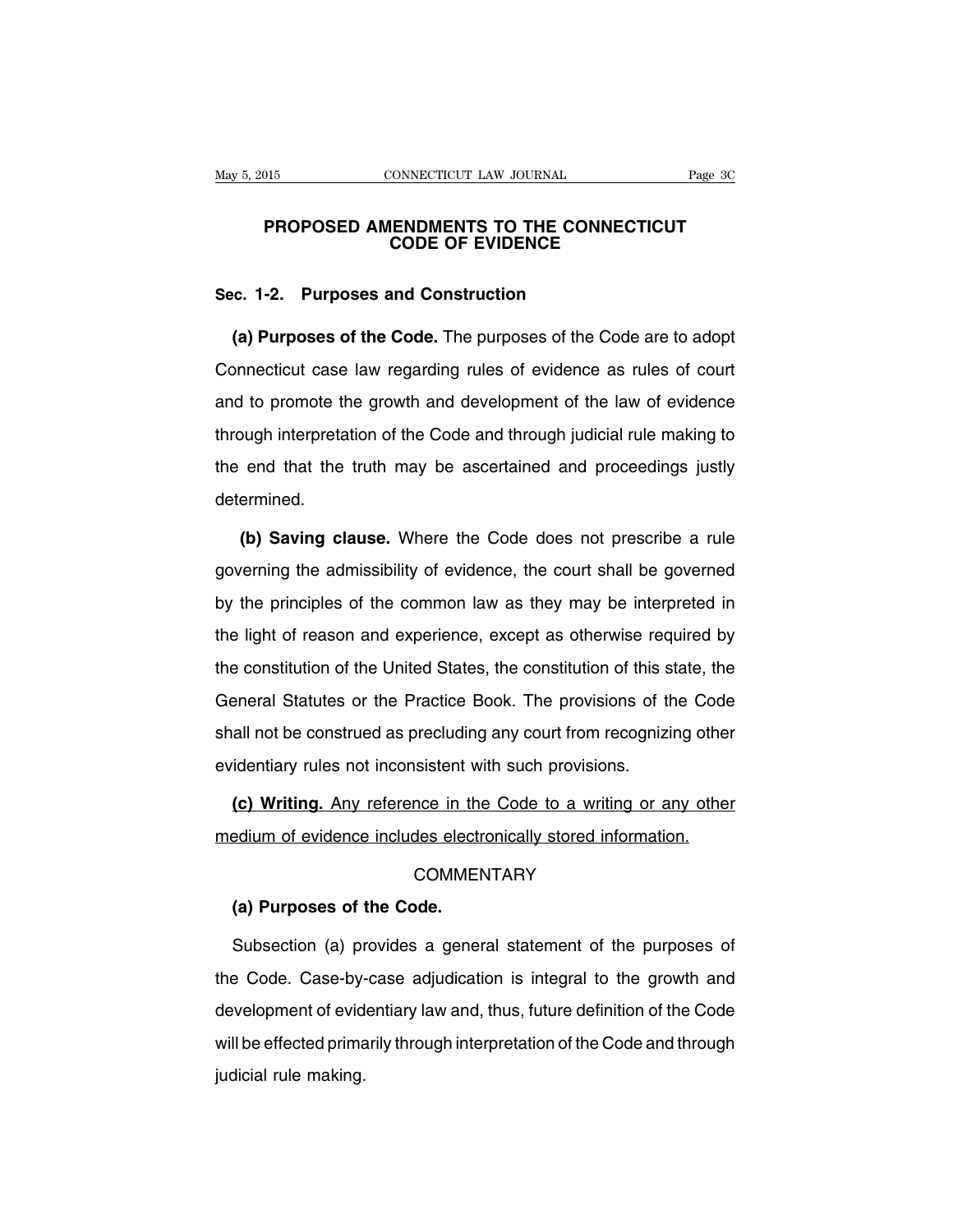One of the goals of drafting the Code was to place common-law rules of evidence and certain identified statutory rules of evidence into a readily accessible body of rules to which the legal profession conveniently may refer. The Code sometimes states common-law evidentiary principles in language different from that of the cases from which these principles were derived. Because the Code was intended to maintain the status quo, i.e., preserve the common-law rules of evidence as they existed prior to adoption of the Code, its adoption is not intended to modify any prior common-law interpretation of those rules. Nor is the Code intended to change the common-law interpretation of certain incorporated statutory rules of evidence as it existed prior to the Code's adoption.

In some instances, the Code embraces rules or principles for which no Connecticut case law presently exists, or for which the case law is indeterminate. In such instances, these rules or principles were formulated with due consideration of the recognized practice in Connecticut courts and the policies underlying existing common law, statutes and the Practice Book.

Although the Code follows the general format and sometimes the language of the Federal Rules of Evidence, the Code does not adopt the Federal Rules of Evidence or cases interpreting those rules. Cf. State v. Vilalastra, 207 Conn. 35, 39–40, 540 A.2d 42 (1988) (Federal Rules of Evidence influential in shaping Connecticut evidentiary rules, but not binding).

Unlike the Federal Rules of Evidence, which govern both the admissibility of evidence at trial and issues concerning the court's role in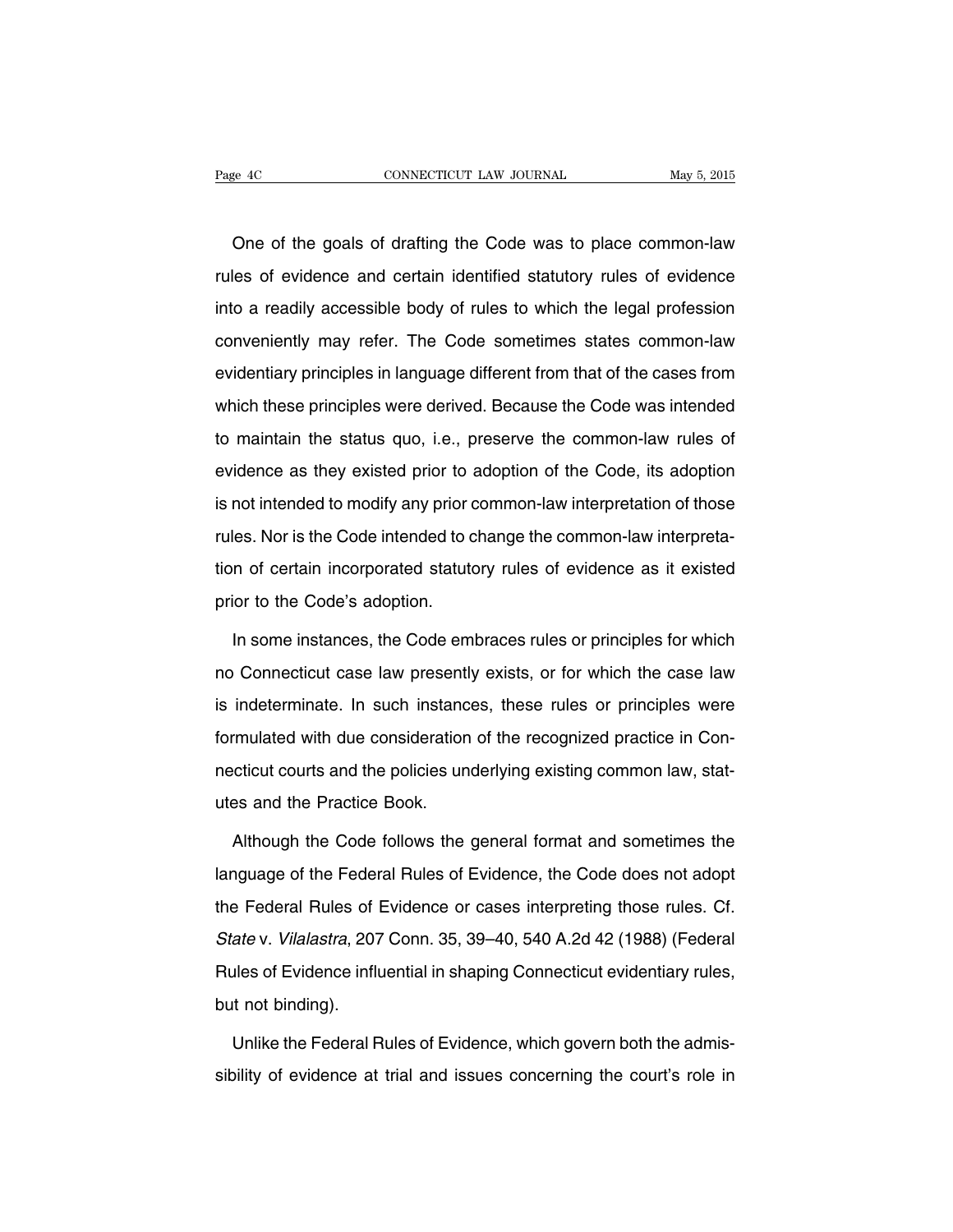administering and controlling the trial process, the Code was developed with the intention that it would address issues concerning the admissibility of evidence and competency of witnesses, leaving trial management issues to common law, the Practice Book and the discretion of the court.

# **(b) Saving clause.**

Subsection (b) addresses the situation in which courts are faced with evidentiary issues not expressly covered by the Code. Although the Code will address most evidentiary matters, it cannot possibly address every evidentiary issue that might arise during trial. Subsection (b) sets forth the standard by which courts are to be guided in such instances.

Precisely because it cannot address every evidentiary issue, the Code is not intended to be the exclusive set of rules governing the admissibility of evidence. Thus, subsection (b) makes clear that a court is not precluded from recognizing other evidentiary rules not inconsistent with the Code's provisions.

### **(c) Writing.**

The rules and principles in the Code are intended to govern evidence in any form or medium, including without limitation, written and printed material, photographs, video and sound recordings, and electronically stored information. As a result of advances in technology, the widespread availability and use of electronic devices for storage and communication, and the proliferation of social media, courts are frequently called upon to rule on the admissibility of electronically stored information. That term, as used in the Code, refers to information that is stored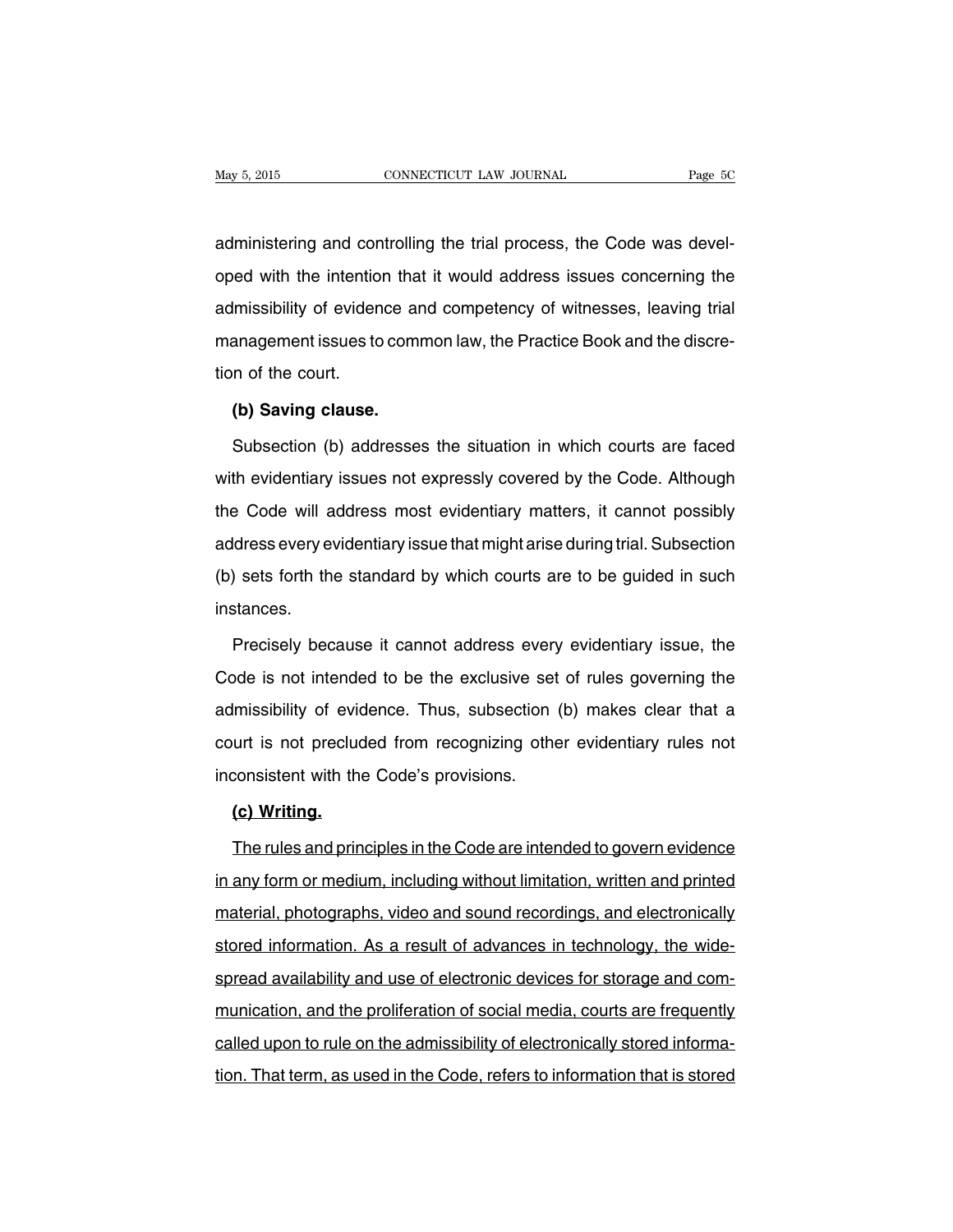in an electronic medium and is retrievable in perceivable form. See Practice Book § 13-1 (a) (5).

### **Sec. 1-3. Preliminary Questions**

**(a) Questions of admissibility generally.** Preliminary questions concerning the qualification and competence of a person to be a witness, the existence of a privilege or the admissibility of evidence shall be determined by the court.

**(b) Admissibility conditioned on fact.** When the admissibility of evidence depends upon connecting facts, the court may admit the evidence upon proof of the connecting facts or subject to later proof of the connecting facts.

### **COMMENTARY**

### **(a) Questions of admissibility generally.**

The admissibility of evidence, qualification of a witness, authentication of evidence **[**a document**]** or assertion of a privilege often is conditioned on a disputed fact. Was the declarant's statement made under the stress of excitement? Is the alleged expert a qualified social worker? Was a third party present during a conversation between husband and wife? In each of these examples, the admissibility of evidence, qualification of the witness or assertion of a privilege will turn upon the answer to these questions of fact. Subsection (a) makes it the responsibility of the court to determine these types of preliminary questions of fact. E.g., State v. Stange, 212 Conn. 612, 617, 563 A.2d 681 (1989); Manning v. Michael, 188 Conn. 607, 610, 453 A.2d 1157 (1982); D'Amato v. Johnston, 140 Conn. 54, 61–62, 97 A.2d 893 (1953).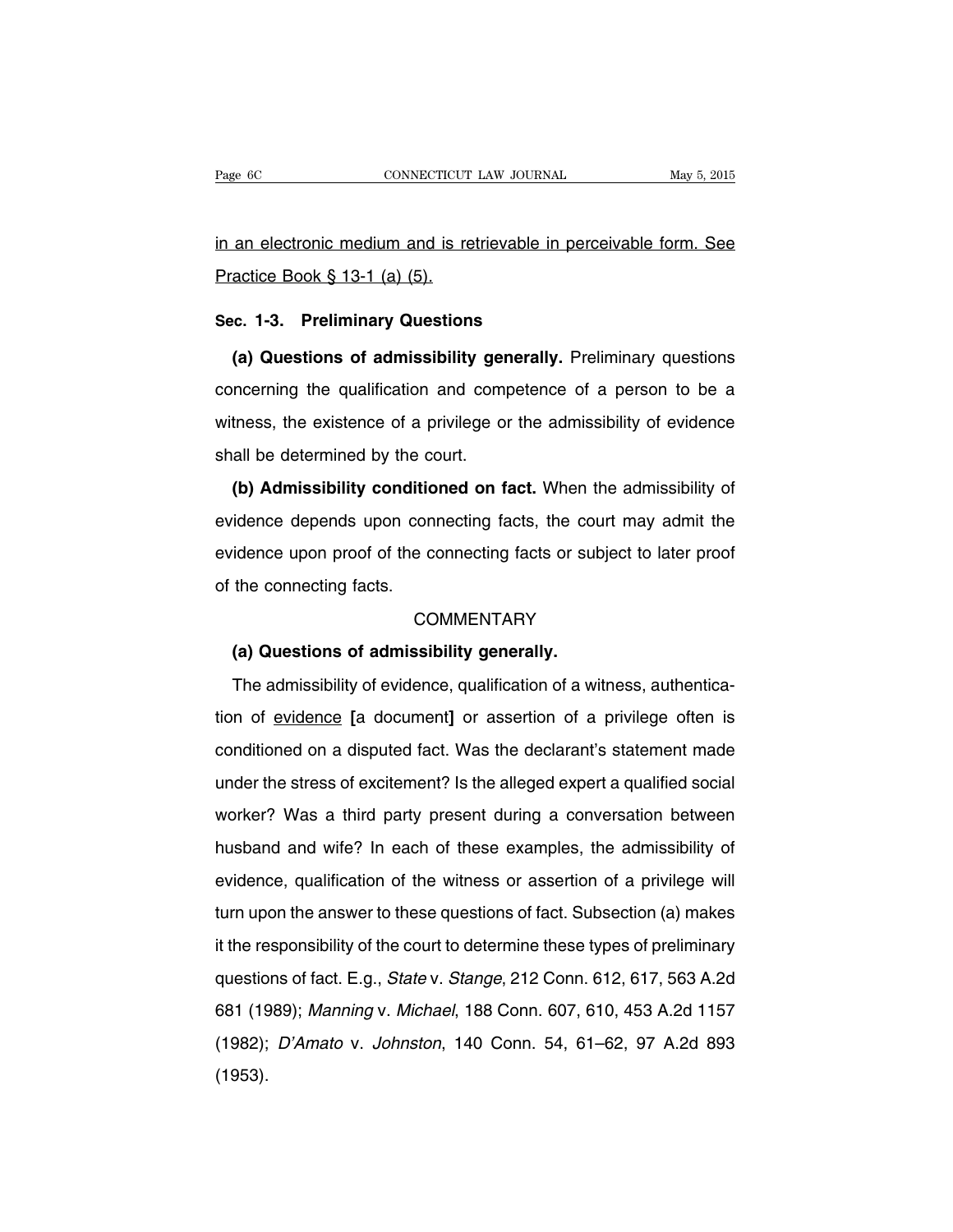As it relates to authentication, this section operates in conjunction with Section 1-1 (d) (2) and Article IX of the Code. The preliminary issue, decided by the court, is whether the proponent has offered a satisfactory foundation from which the finder of fact could reasonably determine that the evidence is what it purports to be. The court makes this preliminary determination in light of the authentication requirements of Article IX. Once a prima facie showing of authenticity has been made to the court, the evidence, if otherwise admissible, goes to the fact finder, and it is for the fact finder ultimately to resolve whether evidence submitted for its consideration is what the proponent claims it to be. State v. Carpenter, 275 Conn. 785, 856–57, 882 A.2d 604 (2005); State v. Colon, 272 Conn. 106, 188–89, 864 A.2d 666 (2004); State v. Shah, 134 Conn. App. 581, 593, 39 A.3d 1165 (2012).

Pursuant to Section 1-1 (d) (2), courts are not bound by the Code in determining preliminary questions of fact under subsection (a), except with respect to evidentiary privileges.

### **(b) Admissibility conditioned on fact.**

Frequently, the admissibility of a particular fact or item of evidence depends upon proof of another fact or other facts, i.e., connecting facts. For example, the relevancy of a witness' testimony that the witness observed a truck swerving in and out of the designated lane at a given point depends upon other testimony identifying the truck the witness observed as the defendant's. Similarly, the probative value of evidence that  $A$  warned  $B$  that the machine  $B$  was using had a tendency to vibrate depends upon other evidence establishing that B actually heard the warning. When the admissibility of evidence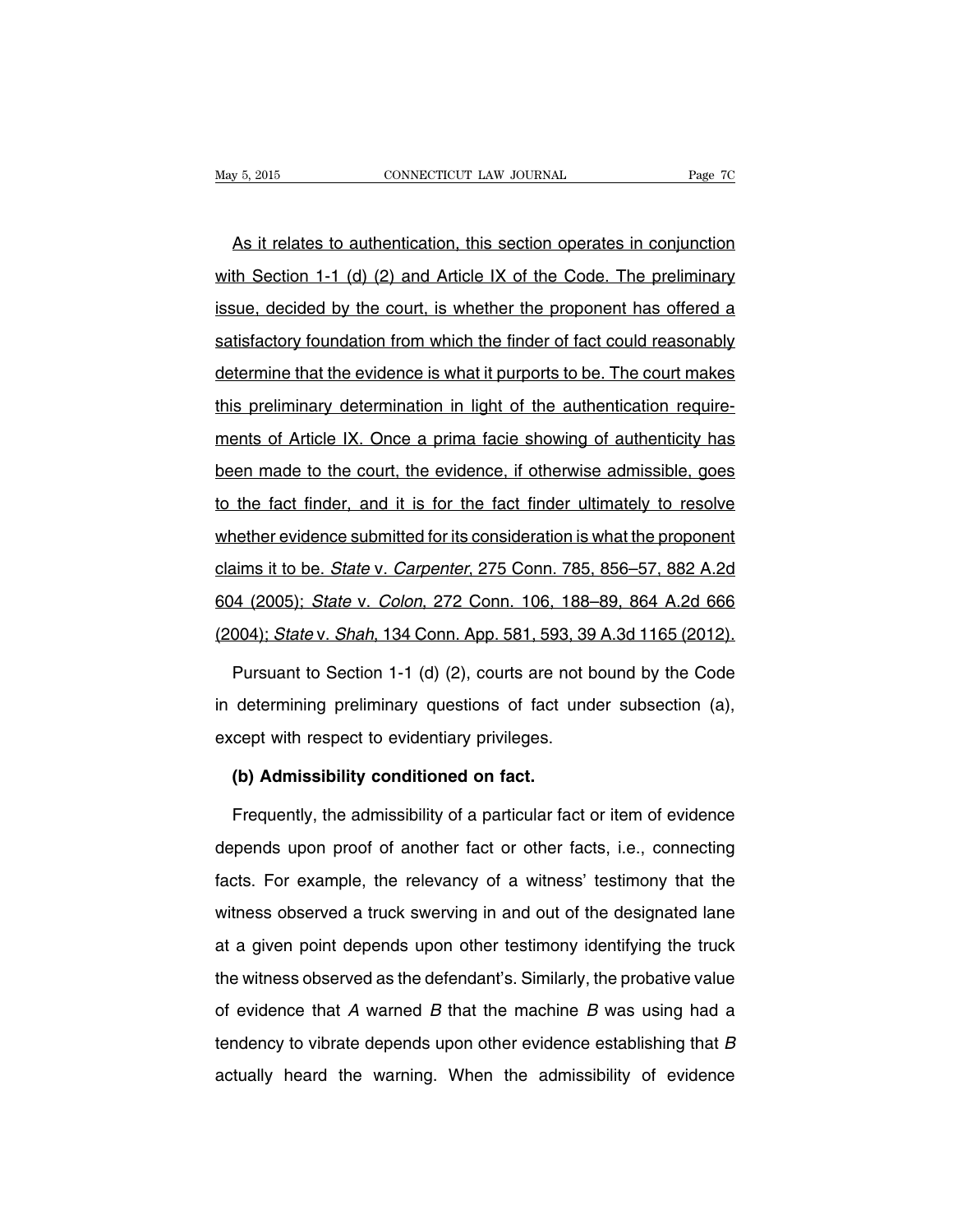depends upon proof of connecting facts, subsection (b) authorizes the court to admit the evidence upon proof of the connecting facts or admit the evidence subject to later proof of the connecting facts. See, e.g., State v. Anonymous (83-FG), 190 Conn. 715, 724–25, 463 A.2d 533 (1983); Steiber v. Bridgeport, 145 Conn. 363, 366–67, 143 A.2d 434 (1958); see also Finch v. Weiner, 109 Conn. 616, 618, 145 A. 31 (1929) (when admissibility of evidence depends upon connecting facts, order of proof is subject to discretion of court).

If the proponent fails to introduce evidence sufficient to prove the connecting facts, the court may instruct the jury to disregard the evidence or order the earlier testimony stricken. State v. Ferraro, 160 Conn. 42, 45, 273 A.2d 694 (1970); State v. Johnson, 160 Conn. 28, 32–33, 273 A.2d 702 (1970).

#### **Sec. 8-1. Definitions**

As used in this Article:

(1) ''Statement'' means (A) an oral or written assertion or (B) nonverbal conduct of a person, if it is intended by the person as an assertion.

(2) ''Declarant'' means a person who makes a statement.

(3) ''Hearsay'' means a statement, other than one made by the declarant while testifying at the proceeding, offered in evidence to establish the truth of the matter asserted.

### **COMMENTARY**

## **(1) ''Statement''**

The definition of ''statement'' takes on significance when read in conjunction with the definition of ''hearsay'' in subdivision (3). The definition of ''statement'' includes both oral and written assertions; see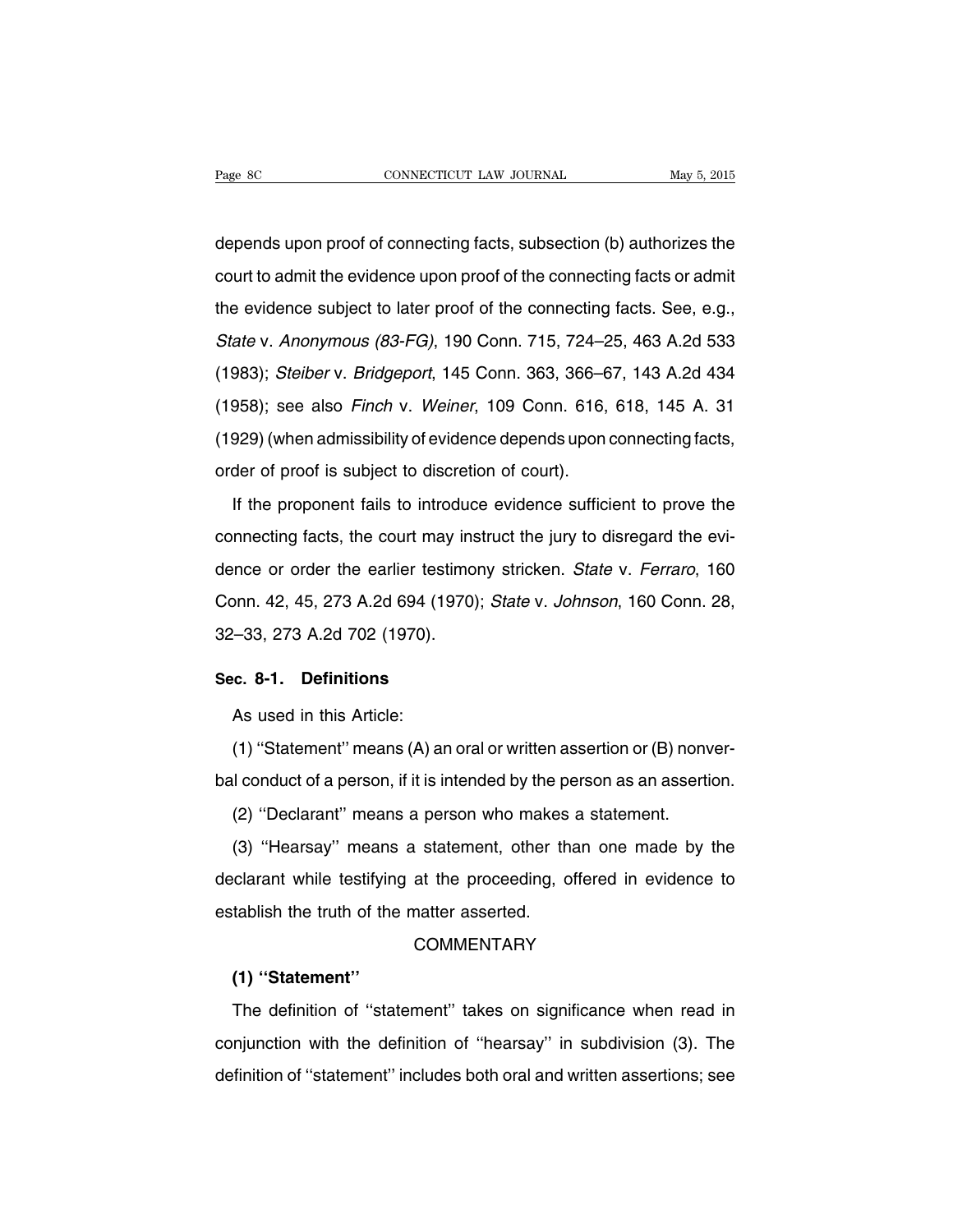Rompe v. King, 185 Conn. 426, 428, 441 A.2d 114 (1981); Cherniske v. Jajer, 171 Conn. 372, 376, 370 A.2d 981 (1976); and nonverbal conduct of a person intended as an assertion. State v. Blades, 225 Conn. 609, 632, 626 A.2d 273 (1993); Heritage Village Master Assn., Inc. v. Heritage Village Water Co., 30 Conn. App. 693, 702, 622 A.2d 578 (1993); see also C. Tait & J. LaPlante, Connecticut Evidence (2d Ed. 1988) § 11.2, p. 319 (person nodding or shaking head in response to question is form of nonverbal conduct intended as assertion). The effect of this definition is to exclude from the hearsay rule's purview nonassertive verbalizations and nonassertive, nonverbal conduct. See State v. Hull, 210 Conn. 481, 498–99, 556 A.2d 154 (1989) (''[i]f the statement is not an assertion . . . it is not hearsay'' [internal quotation marks omitted]); State v. Thomas, 205 Conn. 279, 285, 533 A.2d 553 (1987) (''[n]onassertive conduct such as running to hide, or shaking and trembling, is not hearsay'').

The definition of ''statement'' in Section 8-1 is used solely in conjunction with the definition of hearsay and the operation of the hearsay rule and its exceptions. See generally Art. VIII of the Code. The definition does not apply in other contexts or affect definitions of ''statement'' in other provisions of the General Statutes or Practice Book. See, e.g., General Statutes § 53-441 (a); Practice Book §§ 13-1 and 40-15.

### **(2) ''Declarant''**

The definition of ''declarant'' is consistent with the longstanding common-law recognition of that term. See, e.g., State v. Jarzbek, 204 Conn. 683, 696 n.7, 529 A.2d 1245 (1987), cert. denied, 484 U.S. 1061, 108 S. Ct. 1017, 98 L. Ed. 2d 982 (1988); State v. Barlow, 177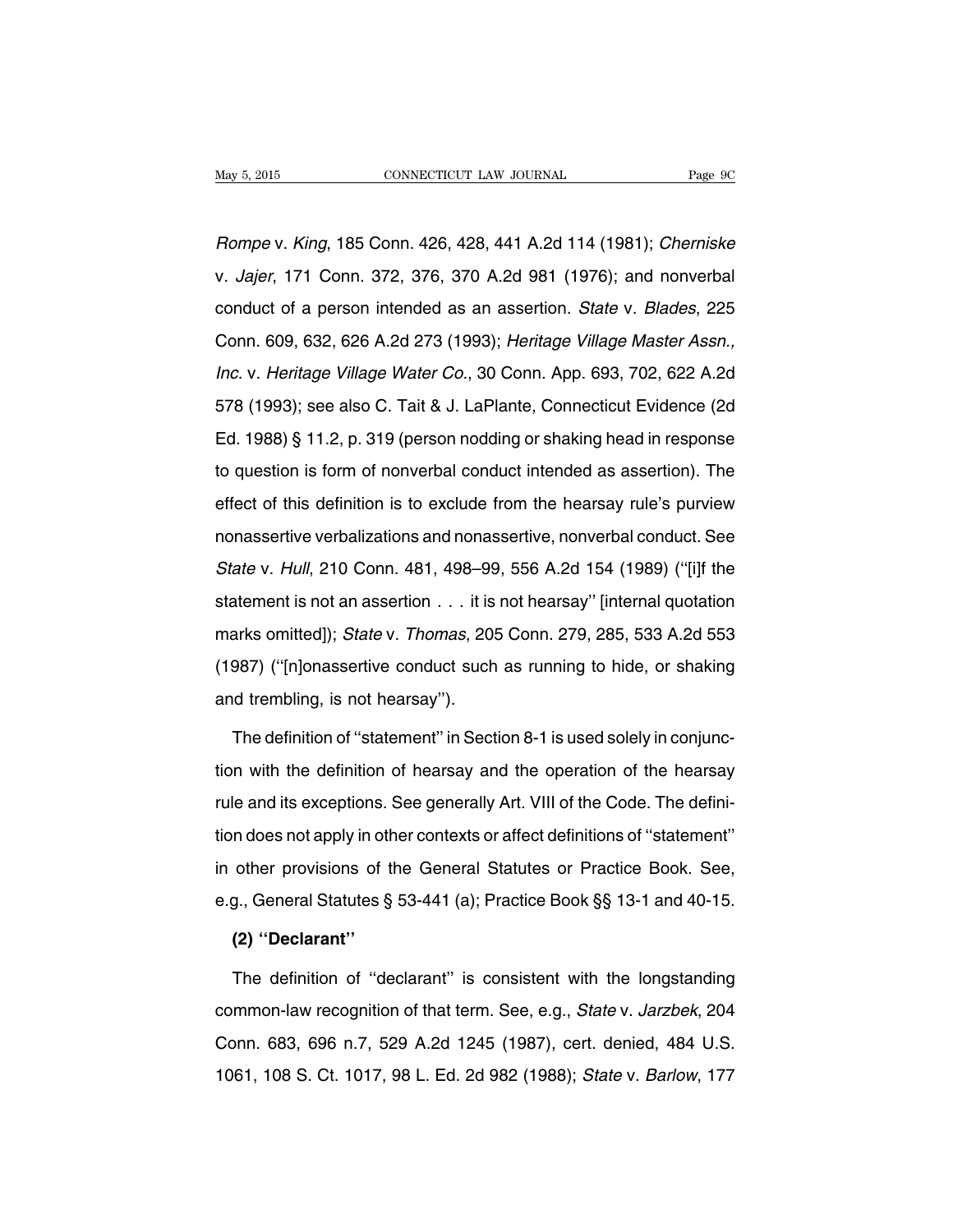Conn. 391, 396, 418 A.2d 46 (1979). Numerous courts have held that data generated by a computer solely as a product of a computerized system or process are not made by a ''declarant'' and, therefore, not hearsay. See State v. Gojcaj, 151 Conn. App. 183, 195, 200–202, 92 A.3d 1056 (2014) (holding that there was no declarant making computer-generated log, which was created automatically to record date and time whenever any person entered passcode to activate or deactivate security system); see also Lorraine v. Markel American Ins. Co., 241 F.R.D. 534, 564–65 (D. Md. 2007) (making same point, using fax ''header'' as example). In certain forms, this type of computergenerated information is known as ''metadata.'' The term ''metadata'' has been defined as ''data about data''; (internal quotation marks omitted) Lorraine v. Markel American Ins. Co., supra, 547; and refers to computer-generated information describing the history, tracking or management of electronically stored information. See id. Gojcaj recognized that a party seeking to introduce computer-generated data and records, even if not hearsay, must establish that the computer system reliably and accurately produces records or data of the type that is being offered. State v. Goicai, supra, 202 n.12.

### **(3) ''Hearsay''**

Subdivision (3)'s definition of ''hearsay'' finds support in the cases. E.g., State v. Crafts, 226 Conn. 237, 253, 627 A.2d 877 (1993); State v. Esposito, 223 Conn. 299, 315, 613 A.2d 242 (1992); Obermeier v. Nielsen, 158 Conn. 8, 11, 255 A.2d 819 (1969). The purpose for which the statement is offered is crucial; if it is offered for a purpose other than to establish the truth of the matter asserted, the statement is not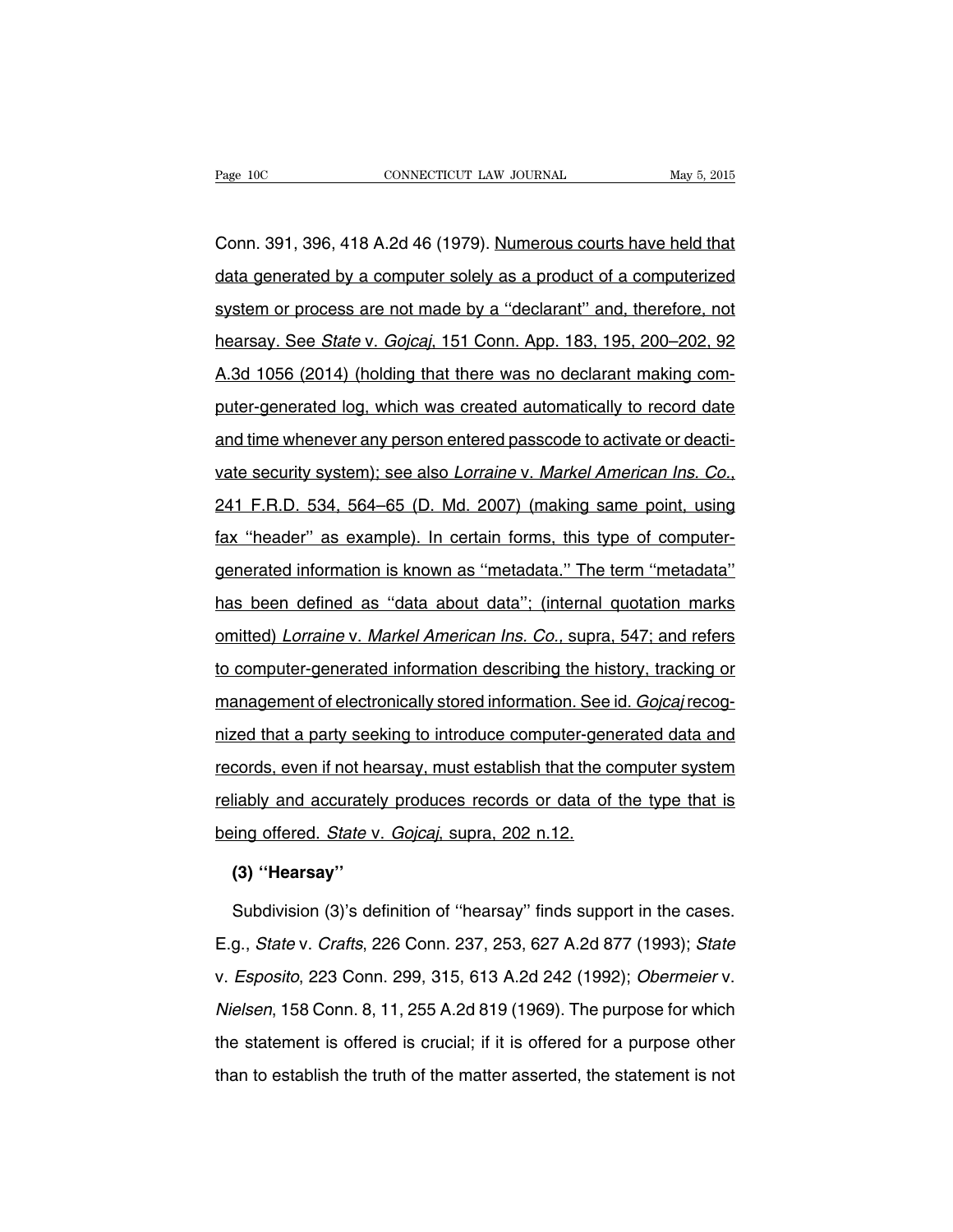hearsay. E.g., *State* v. *Esposito*, supra, 315; *State* v. Hull, supra, 210 Conn. 498–99; State v. Ober, 24 Conn. App. 347, 357, 588 A.2d 1080, cert. denied, 219 Conn. 909, 593 A.2d 134, cert. denied, 502 U.S. 915, 112 S. Ct. 319, 116 L. Ed. 2d 26 (1991).

# **Sec. 8-3. Hearsay Exceptions: Availability of Declarant Immaterial**

The following are not excluded by the hearsay rule, even though the declarant is available as a witness:

**(1) Statement by a party opponent.** A statement that is being offered against a party and is (A) the party's own statement, in either an individual or a representative capacity, (B) a statement that the party has adopted or approved, (C) a statement by a person authorized by the party to make a statement concerning the subject, (D) a statement by a coconspirator of a party while the conspiracy is ongoing and in furtherance of the conspiracy, (E) in an action for a debt for which the party was surety, a statement by the party's principal relating to the principal's obligations, or (F) a statement made by a predecessor in title of the party, provided the declarant and the party are sufficiently in privity that the statement of the declarant would affect the party's interest in the property in question.

**(2) Spontaneous utterance.** A statement relating to a startling event or condition made while the declarant was under the stress of excitement caused by the event or condition.

**(3) Statement of then-existing physical condition.** A statement of the declarant's then-existing physical condition provided that the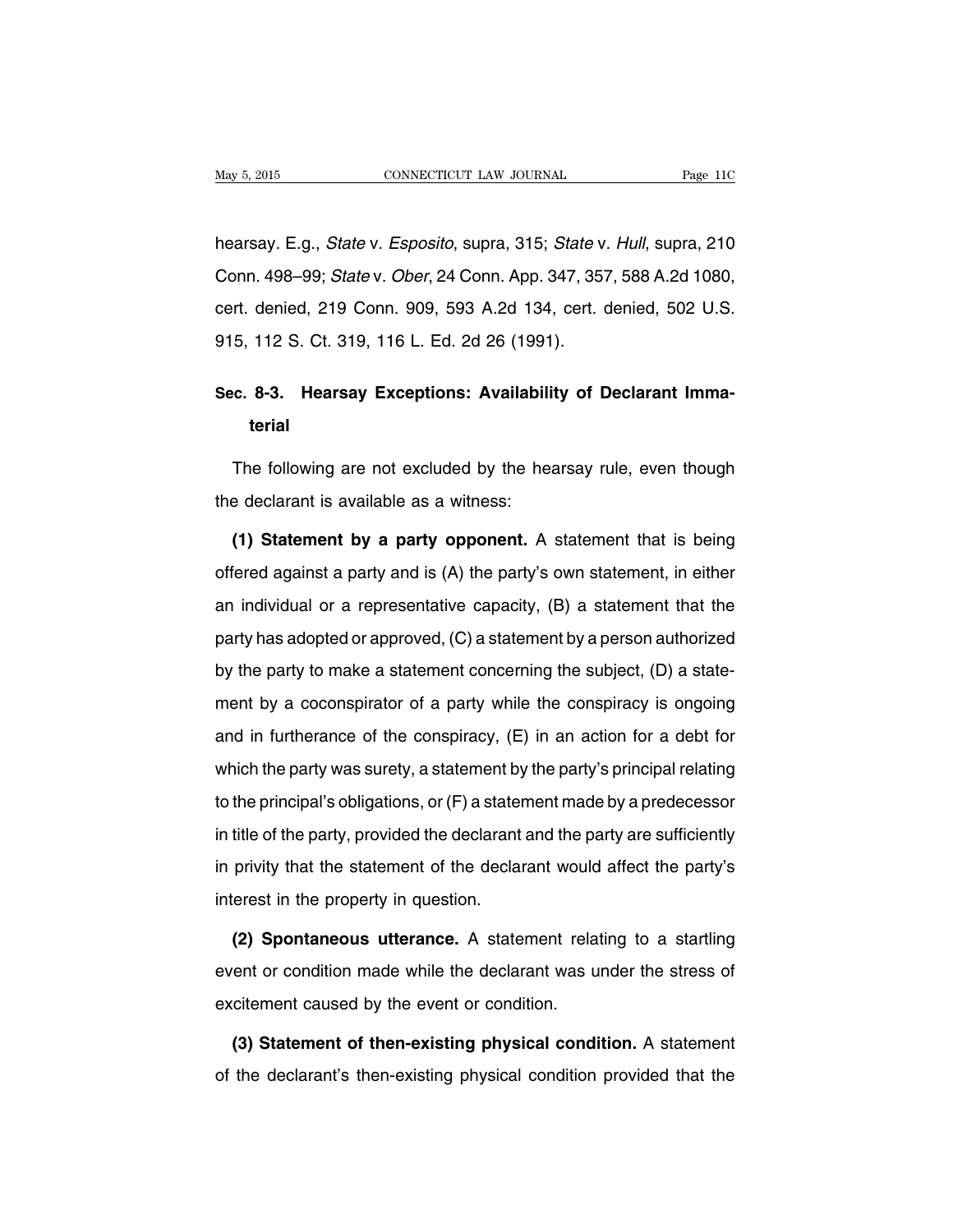statement is a natural expression of the condition and is not a statement of memory or belief to prove the fact remembered or believed.

**(4) Statement of then-existing mental or emotional condition.** A statement of the declarant's then-existing mental or emotional condition, including a statement indicating a present intention to do a particular act in the immediate future, provided that the statement is a natural expression of the condition and is not a statement of memory or belief to prove the fact remembered or believed.

**(5) Statement for purposes of obtaining medical diagnosis or treatment.** A statement made for purposes of obtaining a medical diagnosis or treatment and describing medical history, or past or present symptoms, pain, or sensations, or the inception or general character of the cause or external source thereof, insofar as reasonably pertinent to the medical diagnosis or treatment.

**(6) Recorded recollection.** A memorandum or record concerning an event about which a witness once had knowledge but now has insufficient recollection to enable the witness to testify fully and accurately, shown to have been made or adopted by the witness at or about the time of the event recorded and to reflect that knowledge correctly.

**(7) Public records and reports.** Records, reports, statements or data compilations, in any form, of public offices or agencies, provided (A) the record, report, statement or data compilation was made by a public official under a duty to make it, (B) the record, report, statement or data compilation was made in the course of his or her official duties, and (C) the official or someone with a duty to transmit information to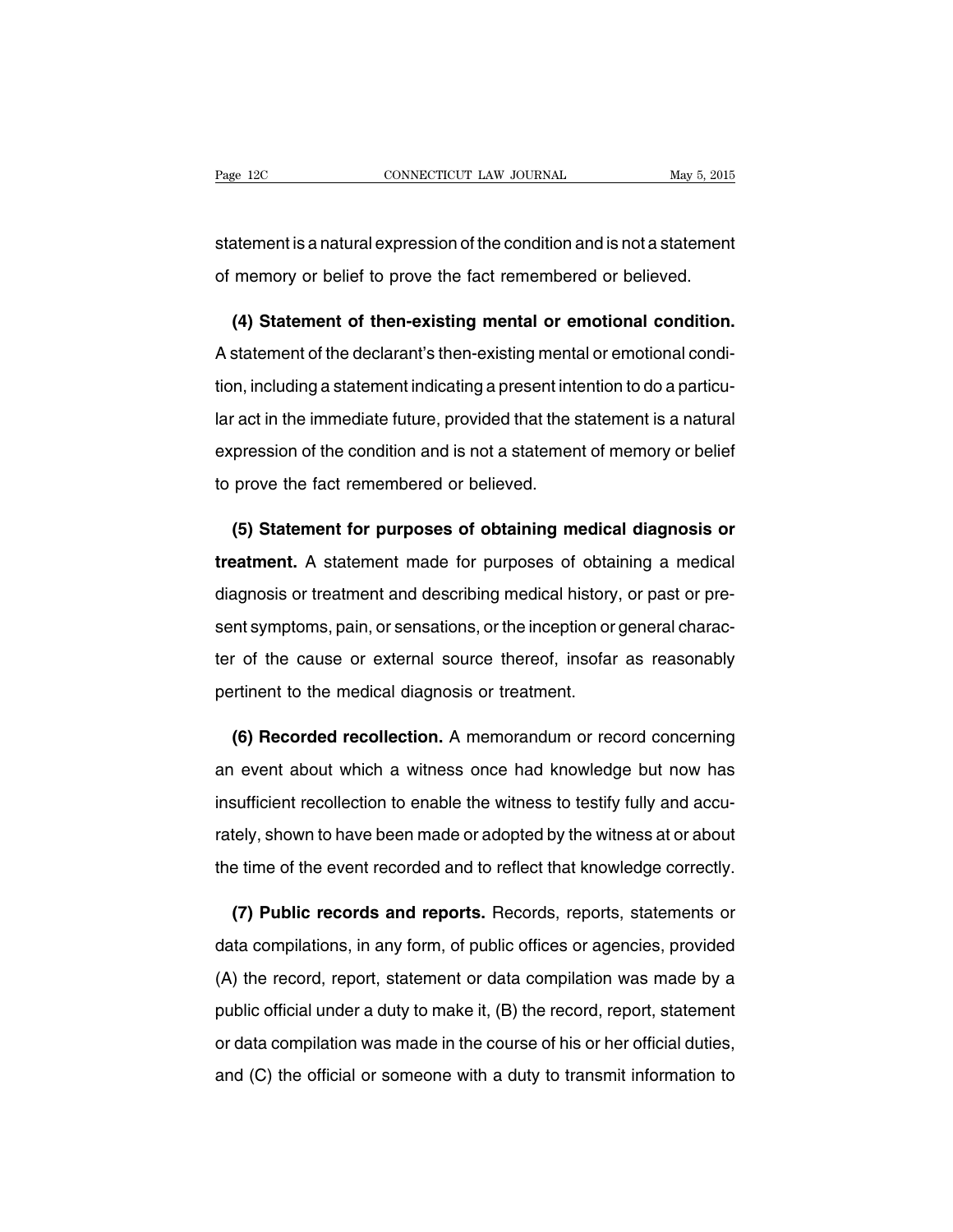the official had personal knowledge of the matters contained in the record, report, statement or data compilation.

**(8) Statement in learned treatises.** To the extent called to the attention of an expert witness on cross-examination or relied on by the expert witness in direct examination, a statement contained in a published treatise, periodical or pamphlet on a subject of history, medicine, or other science or art, recognized as a standard authority in the field by the witness, other expert witness or judicial notice.

**(9) Statement in ancient documents.** A statement in a document in existence for more than thirty years if it is produced from proper custody and otherwise free from suspicion.

**(10) Published compilations.** Market quotations, tabulations, lists, directories or other published compilations, that are recognized authority on the subject, or are otherwise trustworthy.

**(11) Statement in family bible.** A statement of fact concerning personal or family history contained in a family bible.

**(12) Personal identification.** Testimony by a witness of his or her own name or age.

### **COMMENTARY**

### **(1) Statement by party opponent.**

Section 8-3 (1) sets forth six categories of party opponent admissions that were excepted from the hearsay rule at common law: (A) The first category excepts from the hearsay rule a party's own statement when offered against him or her. E.g., *In re Zoarski*, 227 Conn. 784, 796, 632 A.2d 1114 (1993); State v. Woodson, 227 Conn. 1, 15, 629 A.2d 386 (1993). Under Section 8-3 (1) (A), a statement is admissible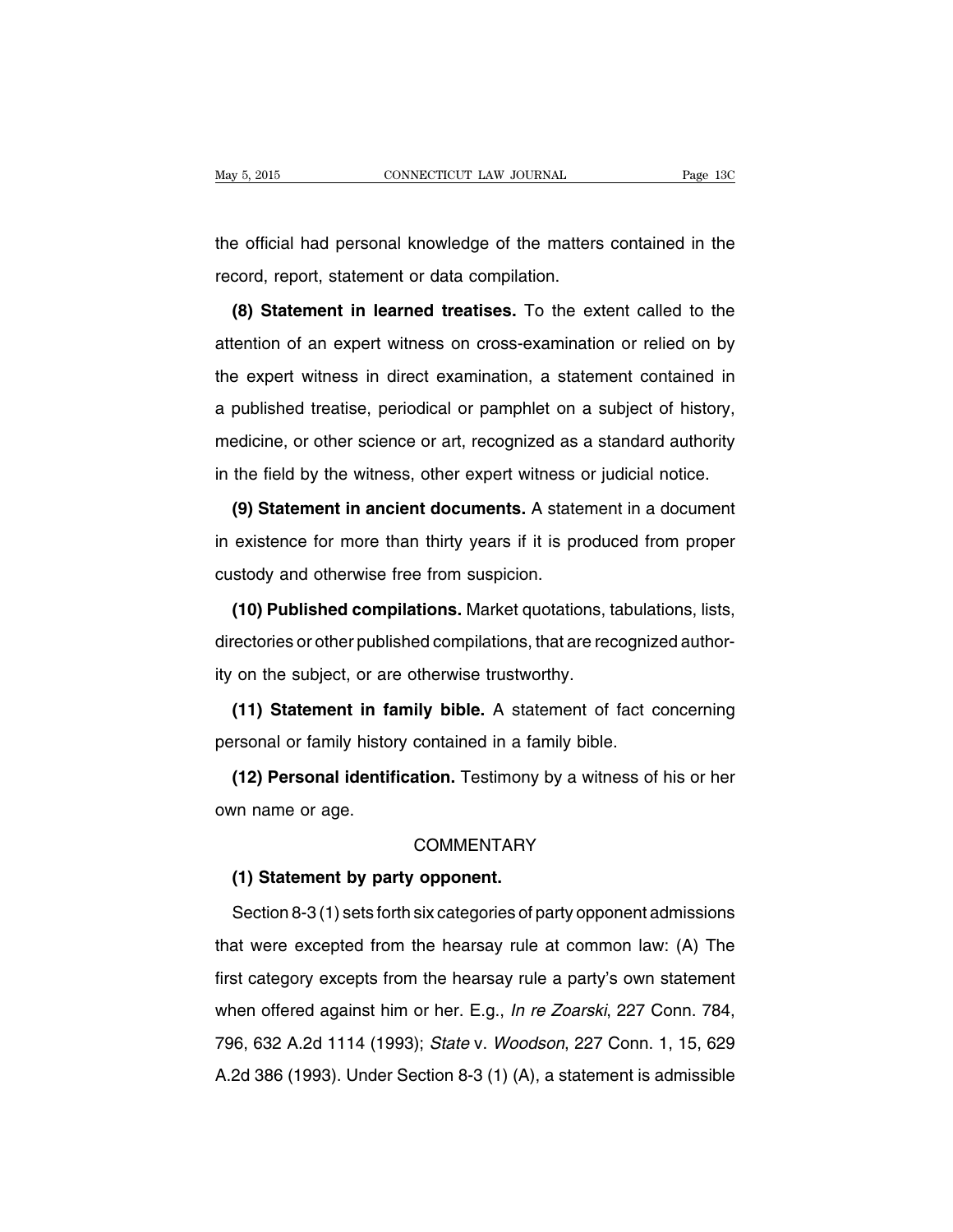against its maker, whether he or she was acting in an individual or representative capacity when the statement was made. Although there apparently are no Connecticut cases that support extending the exception to statements made by and offered against those serving in a representative capacity, the rule is in accord with the modern trend. E.g., Fed. R. Evid. 801 (d) (2) (A). Connecticut excepts party admissions from the usual requirement that the person making the statement have personal knowledge of the facts stated therein. Dreir v. Upjohn Co., 196 Conn. 242, 249, 492 A.2d 164 (1985).

(B) The second category recognizes the common-law hearsay exception for "adoptive admissions." See, e.g., State v. John, 210 Conn. 652, 682–83, 557 A.2d 93, cert. denied, 493 U.S. 824, 110 S. Ct. 84, 107 L. Ed. 2d 50 (1989); Falker v. Samperi, 190 Conn. 412, 426, 461 A.2d 681 (1983). Because adoption or approval may be implicit; see, e.g., State v. Moye, 199 Conn. 389, 393–94, 507 A.2d 1001 (1986); the common-law hearsay exception for tacit admissions, under which silence or a failure to respond to another person's statement may constitute an admission; e.g., State v. Morrill, 197 Conn. 507, 535, 498 A.2d 76 (1985); Obermeier v. Nielsen, 158 Conn. 8, 11–12, 255 A.2d 819 (1969); is carried forward in Section 8-3 (1) (B). The admissibility of tacit admissions in criminal cases is subject to the evidentiary limitations on the use of an accused's postarrest silence; see State v. Ferrone, 97 Conn. 258, 266, 116 A. 336 (1922); and the constitutional limitations on the use of the accused's post-Miranda warning silence. Doyle v. Ohio, 426 U.S. 610, 617–19, 96 S. Ct. 2240,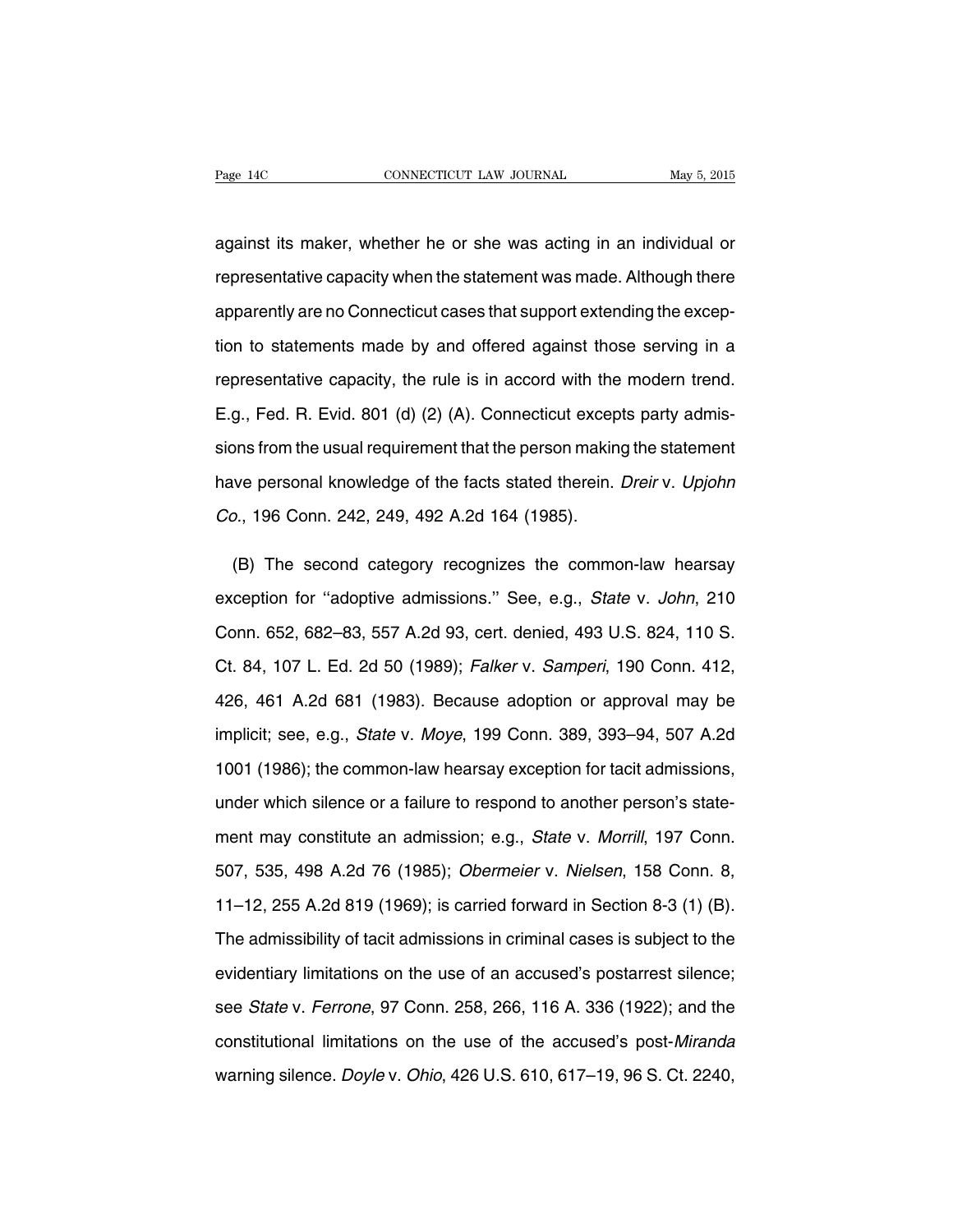49 L. Ed. 2d 91 (1976); see, e.g., State v. Zeko, 177 Conn. 545, 554, 418 A.2d 917 (1977).

(C) The third category restates the common-law hearsay exception for ''authorized admissions.'' See, e.g., Presta v. Monnier, 145 Conn. 694, 699, 146 A.2d 404 (1958); Collins v. Lewis, 111 Conn. 299, 305–306, 149 A. 668 (1930). The speaker must have speaking authority concerning the subject upon which he or she speaks; a mere agency relationship e.g., employer-employee without more, is not enough to confer speaking authority. E.g., Liebman v. Society of Our Lady of Mount St. Carmel, Inc., 151 Conn. 582, 586, 200 A.2d 721 (1964); Munson v. United Technologies Corp., 28 Conn. App. 184, 188, 609 A.2d 1066, cert. denied, 200 Conn. 805, 510 A.2d 192 (1992); cf. Graham v. Wilkins, 145 Conn. 34, 40–41, 138 A.2d 705 (1958); Haywood v. Hamm, 77 Conn. 158, 159, 58 A. 695 (1904). The proponent need not, however, show that the speaker was authorized to make the particular statement sought to be introduced. The existence of speaking authority is to be determined by reference to the substantive law of agency. Although not expressly mentioned in the exception, the Code in no way abrogates the common-law rule that speaking authority must be established without reference to the purported agent's out-of-court statements, save when those statements are independently admissible. See Section 1-1 (d) (1). See generally Robles v. Lavin, 176 Conn. 281, 284, 407 A.2d 957 (1978). Because partners are considered agents of the partnership for the purpose of its business; General Statutes § 34-322 (1); a partner's declarations in furtherance of partnership business ordinarily are admissible against the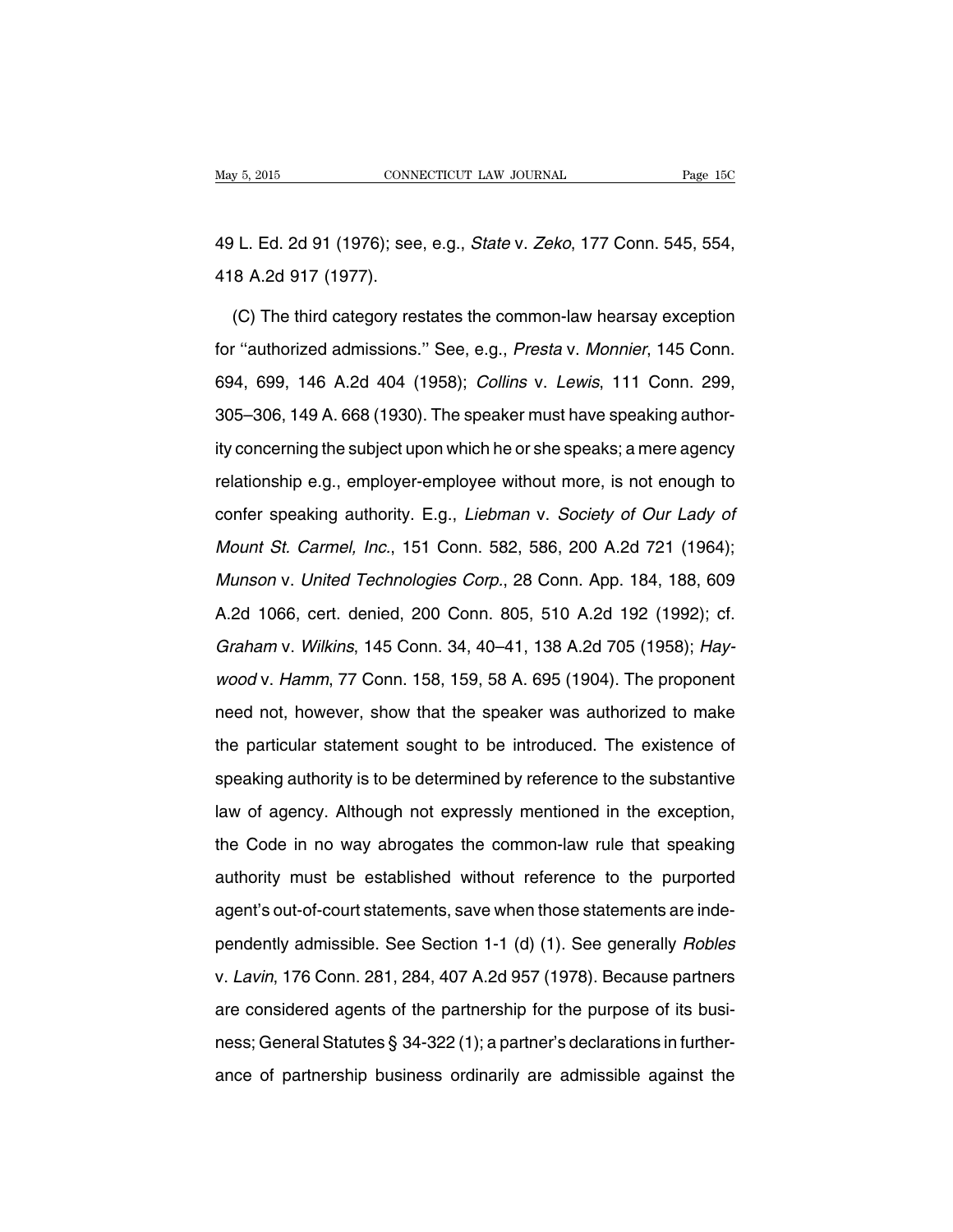partnership under Section 8-3 (1) (C) principles. See 2 C. McCormick, Evidence (5th Ed. 1999) § 259, p. 156; cf. Munson v. Wickwire, 21 Conn. 513, 517 (1852).

(D) The fourth category encompasses the hearsay exception for statements of coconspirators. E.g., State v. Couture, 218 Conn. 309, 322, 589 A.2d 343 (1991); State v. Pelletier, 209 Conn. 564, 577, 552 A.2d 805 (1989); see also State v. Vessichio, 197 Conn. 644, 654–55, 500 A.2d 1311 (1985) (additional foundational elements include existence of conspiracy and participation therein by both declarant and party against whom statement is offered), cert. denied, 475 U.S. 1122, 106 S. Ct. 1642, 90 L. Ed. 2d 187 (1986). The exception is applicable in civil and criminal cases alike. See Cooke v. Weed, 90 Conn. 544, 548, 97 A. 765 (1916). The proponent must prove the foundational elements by a preponderance of the evidence and independently of the hearsay statements sought to be introduced. State v. Vessichio, supra, 655; State v. Haggood, 36 Conn. App. 753, 767, 653 A.2d 216, cert. denied, 233 Conn. 904, 657 A.2d 644 (1995).

(E) The fifth category of party opponent admissions is derived from Agricultural Ins. Co. v. Keeler, 44 Conn. 161, 162–64 (1876). See generally C. Tait & J. LaPlante, Connecticut Evidence (2d Ed. 1988) § 11.5.6 (d), p. 347; 4 J. Wigmore, Evidence (4th Ed. 1972) § 1077.

(F) The final category incorporates the common-law hearsay exception applied in Pierce v. Roberts, 57 Conn. 31, 40–41, 17 A. 275 (1889), and Ramsbottom v. Phelps, 18 Conn. 278, 285 (1847).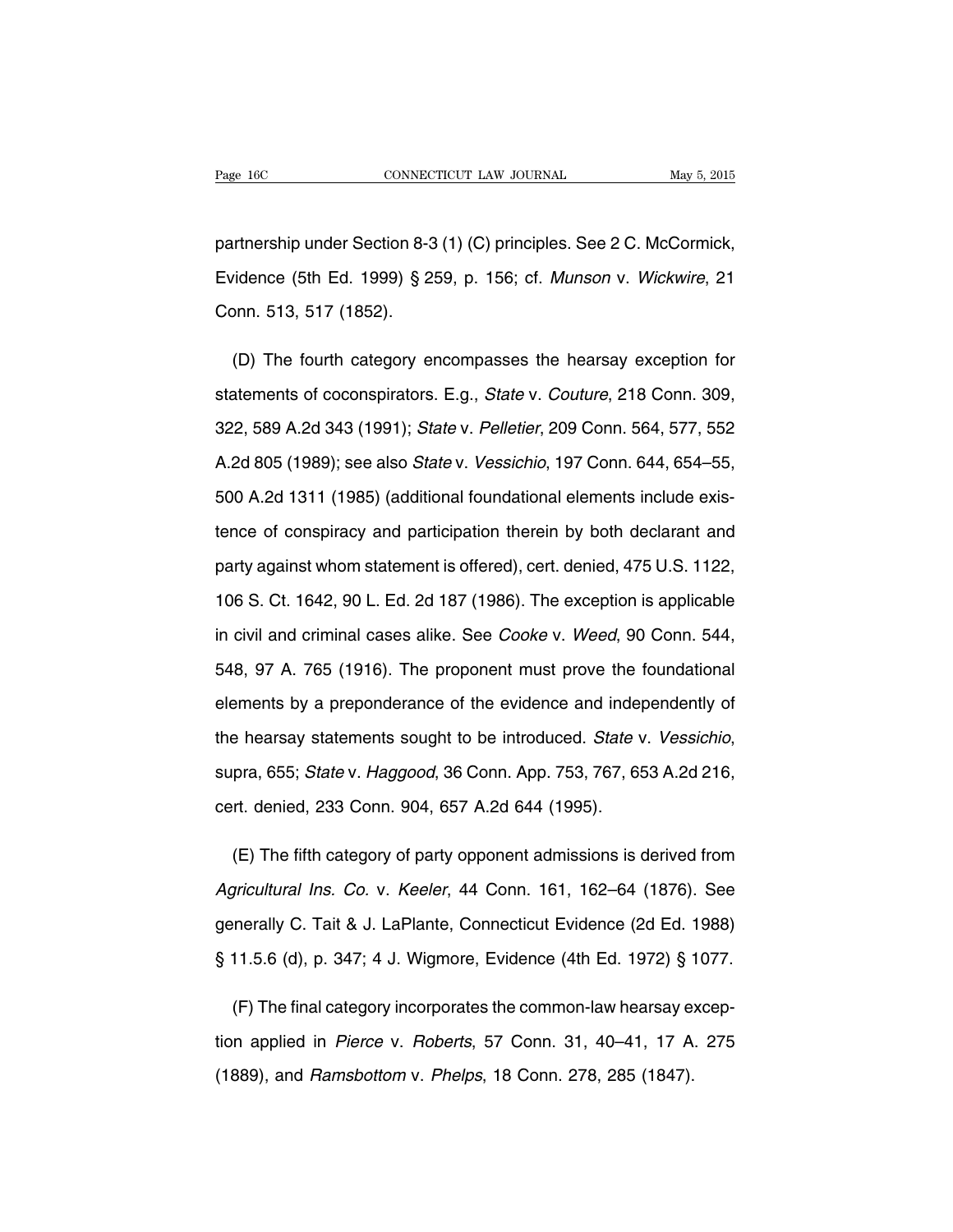#### **(2) Spontaneous utterance.**

The hearsay exception for spontaneous utterances is well established. See, e.g., State v. Stange, 212 Conn. 612, 616–17, 563 A.2d 681 (1989); Cascella v. Jay James Camera Shop, Inc., 147 Conn. 337, 341–42, 160 A.2d 899 (1960); Perry v. Haritos, 100 Conn. 476, 483–84, 124 A. 44 (1924). Although Section 8-3 (2) states the exception in terms different from that of the case law on which the exception is based; cf. State v. Stange, supra, 616–17; Rockhill v. White Line Bus Co., 109 Conn. 706, 709, 145 A. 504 (1929); Perry v. Haritos, supra, 484; State v. Guess, 44 Conn. App. 790, 803, 692 A.2d 849 (1997); the rule assumes incorporation of the case law principles underlying the exception.

The event or condition must be sufficiently startling, so ''as to produce nervous excitement in the declarant and render [the declarant's] utterances spontaneous and unreflective.''State v. Rinaldi, 220 Conn. 345, 359, 599 A.2d 1 (1991), quoting C. Tait & J. LaPlante, supra, § 11.11.2, pp. 373–74; accord 2 C. McCormick, supra, § 272, p. 204.

### **(3) Statement of then-existing physical condition.**

Section 8-3 (3) embraces the hearsay exception for statements of then-existing physical condition. Martin v. Sherwood, 74 Conn. 475, 481–82, 51 A. 526 (1902); State v. Dart, 29 Conn. 153, 155 (1860); see McCarrick v. Kealy, 70 Conn. 642, 645, 40 A. 603 (1898).

The exception is limited to statements of then-existing physical condition, whereby the declarant describes how the declarant feels as the declarant speaks. Statements concerning past physical condition; Martin v. Sherwood, supra, 74 Conn. 482; State v. Dart, supra, 29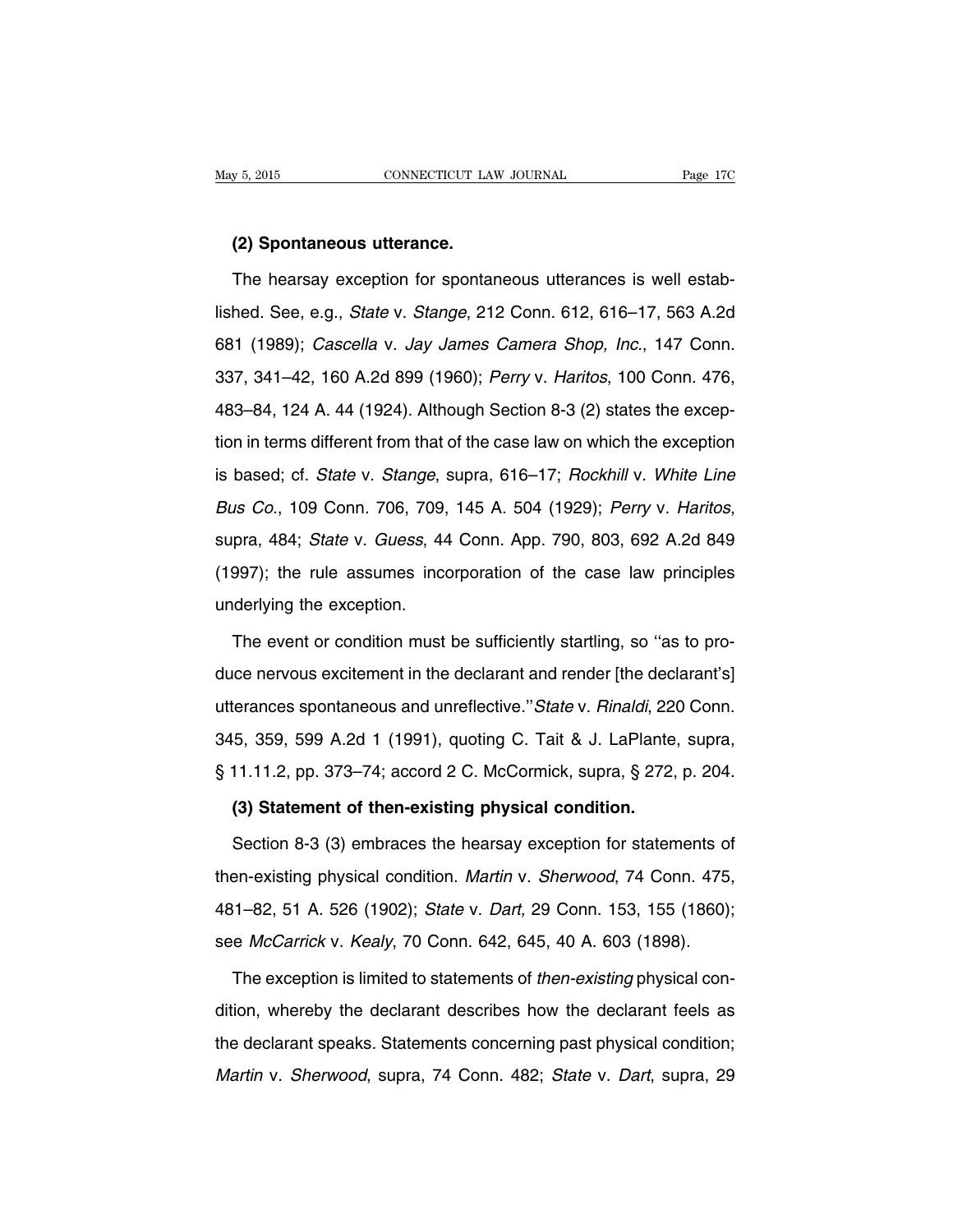Conn. 155; or the events leading up to or the cause of a present condition; McCarrick v. Kealy, supra, 70 Conn. 645; are not admissible under this exception. Cf. Section 8-3 (5) (exception for statements made to physician for purpose of obtaining medical treatment or advice and describing past or present bodily condition or cause thereof).

### **(4) Statement of then-existing mental or emotional condition.**

Section 8-3 (4) embodies what is frequently referred to as the ''stateof-mind'' exception to the hearsay rule. See, e.g., State v. Periere, 186 Conn. 599, 605–606, 442 A.2d 1345 (1982).

The exception allows the admission of a declarant's statement describing his or her then-existing mental or emotional condition when the declarant's mental or emotional condition is a factual issue in the case. E.g., State v. Periere, supra, 186 Conn. 606–607 (to show declarant's fear); Kearney v. Farrell, 28 Conn. 317, 320–21 (1859) (to show declarant's "mental feeling"). Only statements describing thenexisting mental or emotional condition, i.e., that existing when the statement is made, are admissible.

The exception also covers a declarant's statement of present intention to perform a subsequent act as an inference that the subsequent act actually occurred. E.g., State v. Rinaldi, 220 Conn. 345, 358 n.7, 599 A.2d 1 (1991); State v. Santangelo, 205 Conn. 578, 592, 534 A.2d 1175 (1987); State v. Journey, 115 Conn. 344, 351, 161 A.2d 515 (1932). The inference drawn from the statement of present intention that the act actually occurred is a matter of relevancy rather than a hearsay concern.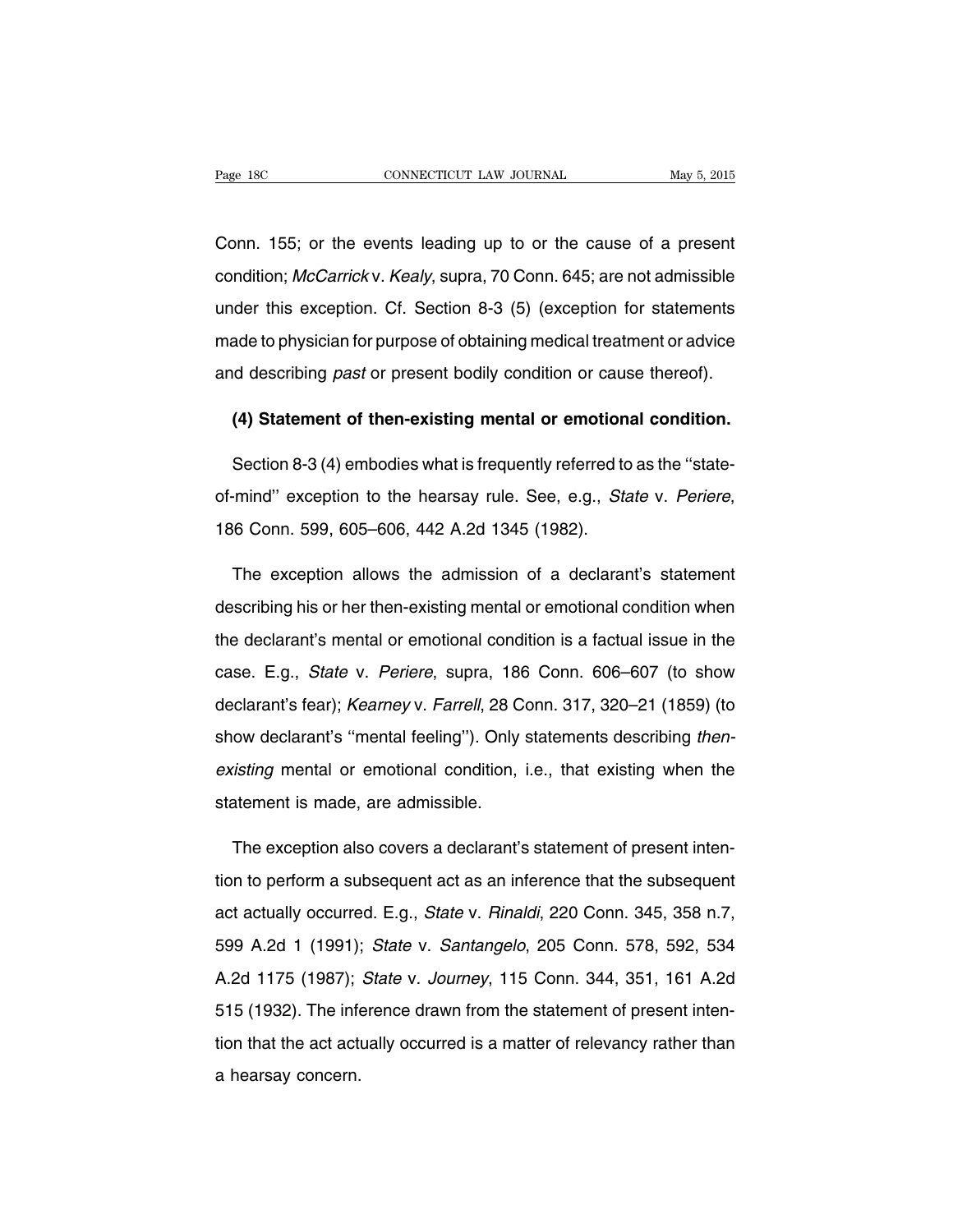When a statement describes the declarant's intention to do a future act in concert with another person, e.g., ''I am going to meet Ralph at the store at ten,'' the case law does not prohibit admissibility. See State v. Santangelo, supra, 205 Conn. 592. But the declaration can be admitted only to prove the declarant's subsequent conduct, not to show what the other person ultimately did. State v. Perelli, 125 Conn. 321, 325, 5 A.2d 705 (1939). Thus, in the example above, the declarant's statement could be used to infer that the declarant actually did go to meet Ralph at the store at ten, but not to show that Ralph went to the store at ten to meet the declarant.

Placement of Section 8-3 (4) in the "availability of the declarant immaterial'' category of hearsay exceptions confirms that the admissibility of statements of present intention to show future acts is not conditioned on any requirement that the declarant be unavailable. See State v. Santangelo, supra, 205 Conn. 592 (dictum suggesting that declarant's unavailability is precondition to admissibility).

While statements of present intention looking forward to the doing of some future act are admissible under the exception, backward looking statements of memory or belief offered to prove the act or event remembered or believed are inadmissible. See Wade v. Yale University, 129 Conn. 615, 618–19, 30 A.2d 545 (1943). But see State v. Santangelo, supra, 205 Conn. 592–93. As the advisory committee note to the corresponding federal rule suggests, ''[t]he exclusion of 'statements of memory or belief to prove the fact remembered or believed' is necessary to avoid the virtual destruction of the hearsay rule which would otherwise result from allowing state of mind, provable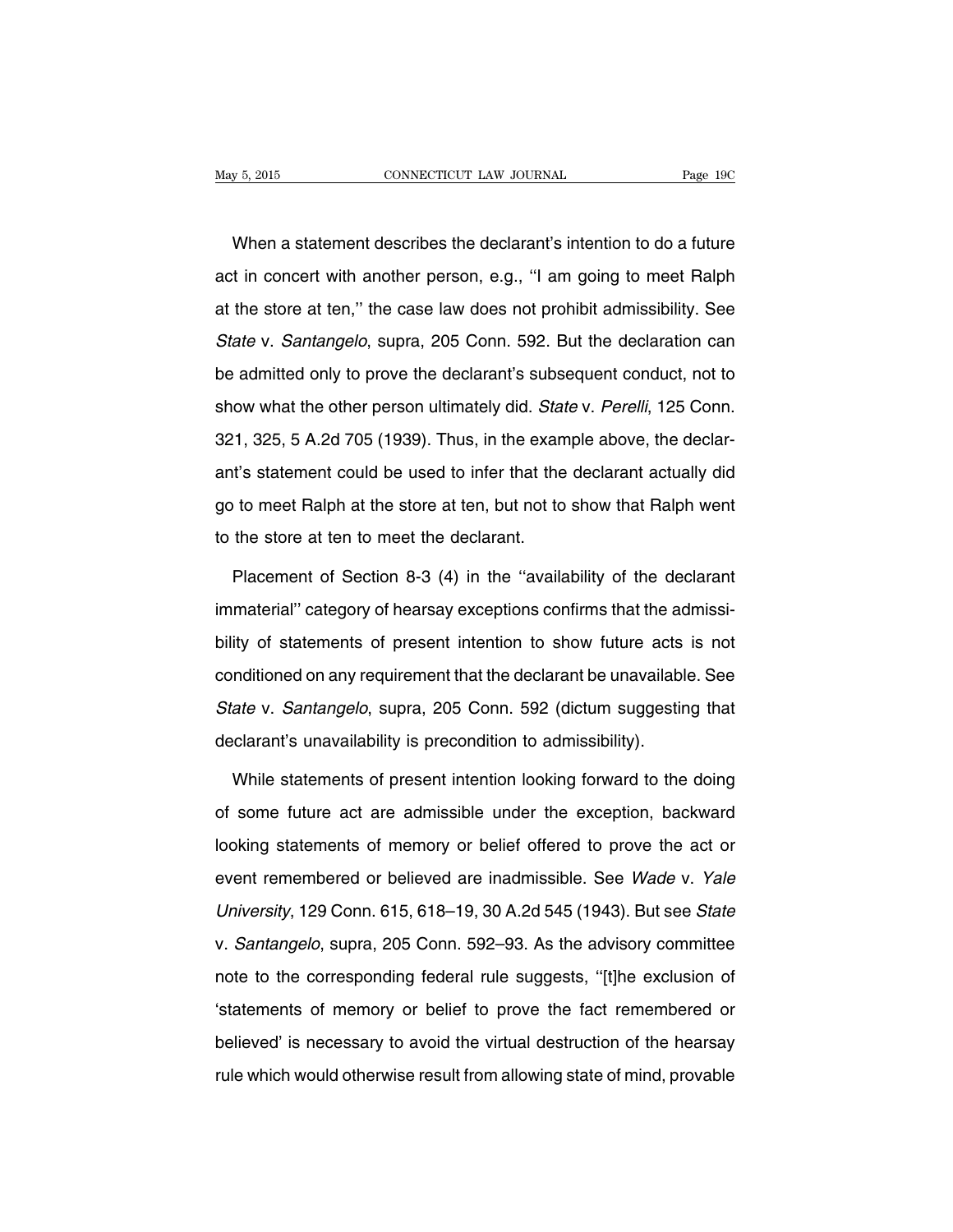by a hearsay statement, to serve as the basis for an inference of the happening of the event which produced the state of mind.'' Fed. R. Evid. 803 (3) advisory committee note, citing Shepard v. United States, 290 U.S. 96, 54 S. Ct. 22, 78 L. Ed. 196 (1933). For cases dealing with the admissibility of statements of memory or belief in will cases, see Spencer's Appeal, 77 Conn. 638, 643, 60 A. 289 (1905); Vivian Appeal, 74 Conn. 257, 260–62, 50 A. 797 (1901); Comstock v. Hadlyme Ecclesiastical Society, 8 Conn. 254, 263–64 (1830). Cf. Babcock v. Johnson, 127 Conn. 643, 644, 19 A.2d 416 (1941) (statements admissible only as circumstantial evidence of state of mind and not for truth of matter asserted); In re Johnson's Will, 40 Conn. 587, 588 (1873) (same).

# **(5) Statement for purposes of obtaining medical diagnosis or treatment.**

Statements made in furtherance of obtaining a medical diagnosis or treatment are excepted from the hearsay rule. E.g., State v. DePastino, 228 Conn. 552, 565, 638 A.2d 578 (1994).

It is intended that the term ''medical'' be read broadly so that the exception would cover statements made for the purpose of obtaining diagnosis or treatment for both somatic and psychological maladies and conditions. See State v. Wood, 208 Conn. 125, 133–34, 545 A.2d 1026, cert. denied, 488 U.S. 895, 109 S. Ct. 235, 102 L. Ed. 2d 225 (1988).

Statements concerning the cause of an injury or condition traditionally were inadmissible under the exception. See Smith v. Hausdorf, 92 Conn. 579, 582, 103 A. 939 (1918). Recent cases recognize that,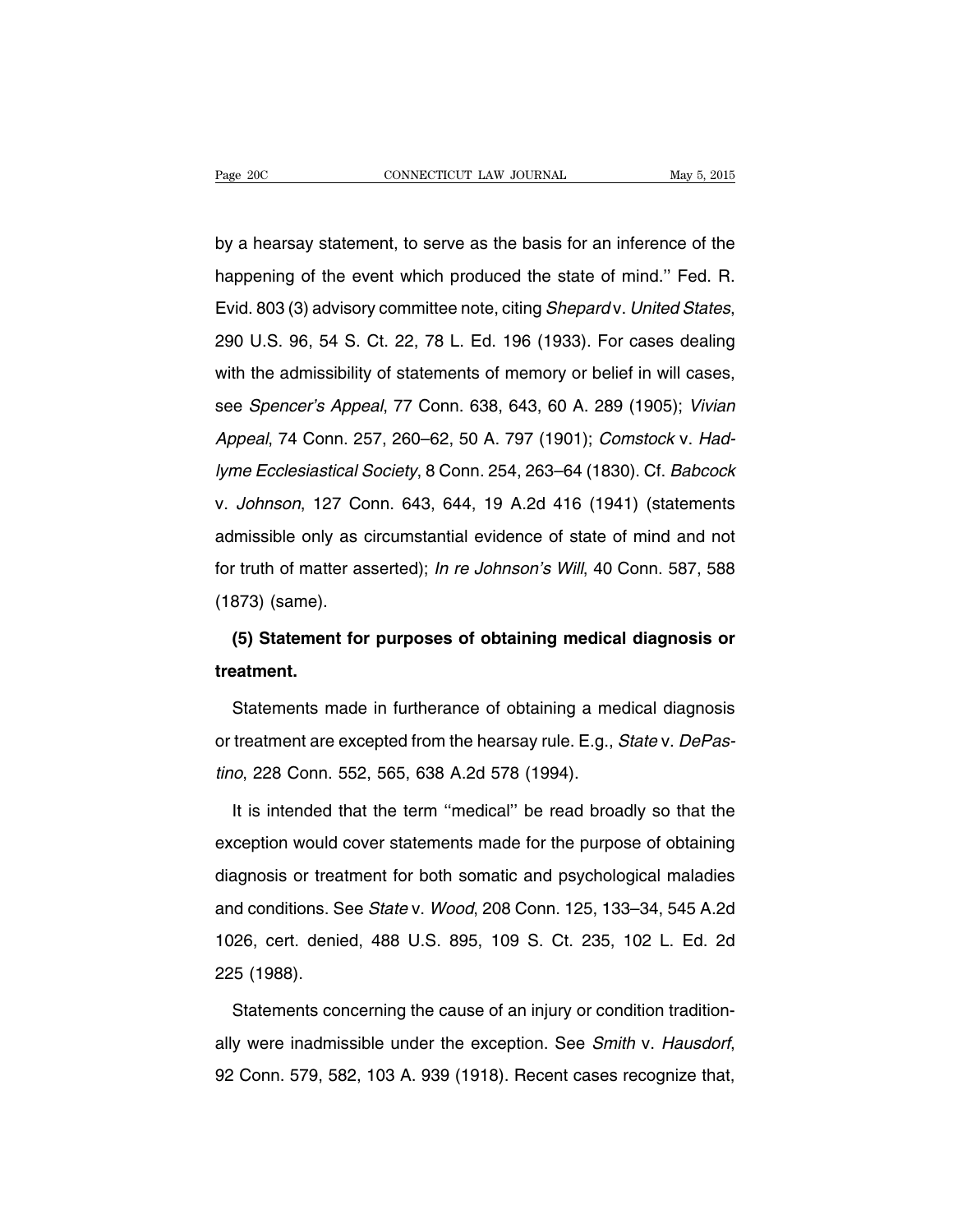in some instances, causation may be pertinent to medical diagnosis or treatment. See State v. Daniels, 13 Conn. App. 133, 135, 534 A.2d 1253 (1987); cf. State v. DePastino, supra, 228 Conn. 565. Section 8-3 (5), thus, excepts from the hearsay rule statements describing ''the inception or general character of the cause or external source'' of an injury or condition when reasonably pertinent to medical diagnosis or treatment.

Statements as to causation that include the identity of the person responsible for the injury or condition ordinarily are neither relevant to nor in furtherance of the patient's medical treatment. State v. DePastino, supra, 228 Conn. 565; State v. Dollinger, 20 Conn. App. 530, 534, 568 A.2d 1058, cert. denied, 215 Conn. 805, 574 A.2d 220 (1990). Both the Supreme and Appellate Courts have recognized an exception to this principle in cases of domestic child abuse. State v. DePastino, supra, 565; State v. Dollinger, supra, 534–35; State v. Maldonado, 13 Conn. App. 368, 372–74, 536 A.2d 600, cert. denied, 207 Conn. 808, 541 A.2d 1239 (1988); see C. Tait & J. LaPlante, supra, (Sup. 1999) § 11.12.3, p. 233. The courts reason that "[i]n cases of sexual abuse in the home, hearsay statements made in the course of medical treatment which reveal the identity of the abuser, are reasonably pertinent to treatment and are admissible. . . . If the sexual abuser is a member of the child victim's immediate household, it is reasonable for a physician to ascertain the identity of the abuser to prevent recurrences and to facilitate the treatment of psychological and physical injuries.'' (Citation omitted; internal quotation marks omitted.) State v. Dollinger,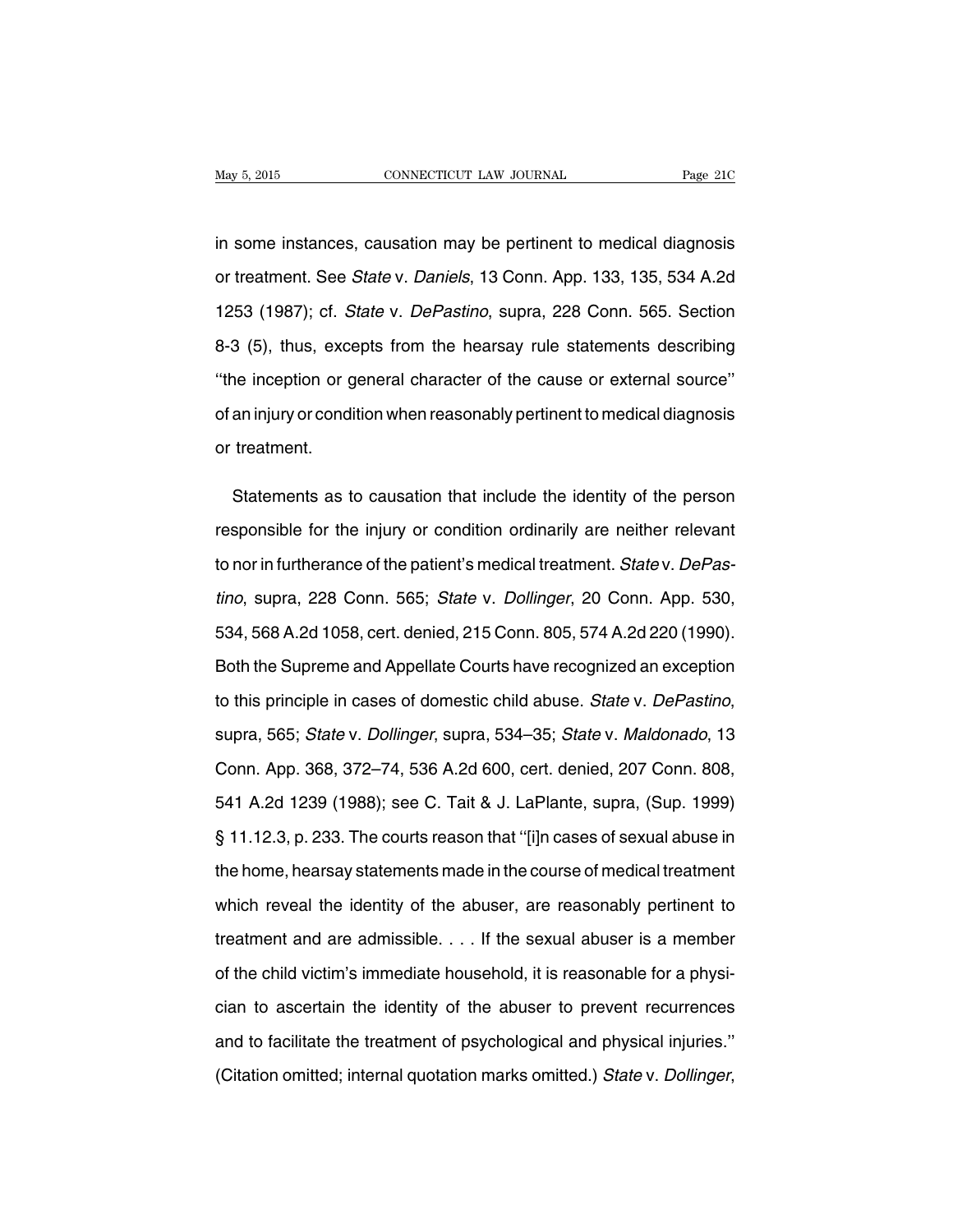supra, 535, quoting *State v. Maldonado*, supra, 374; accord *State v.* DePastino, supra, 565.

Traditionally, the exception seemingly required that the statement be made to a physician. See, e.g., Wilson v. Granby, 47 Conn. 59, 76 (1879). Statements qualifying under Section 8-3 (5), however, may be those made not only to a physician, but to other persons involved in the treatment of the patient, such as a nurse, a paramedic, an interpreter or even a family member. This approach is in accord with the modern trend. See State v. Maldonado, supra, 13 Conn. App. 369, 374 n.3 (statement by child abuse victim who spoke only Spanish made to Spanish speaking hospital security guard enlisted by treating physician as translator).

Common-law cases address the admissibility of statements made only by the patient. E.g., Gilmore v. American Tube & Stamping Co., 79 Conn. 498, 504, 66 A. 4 (1907). Section 8-3 (5) does not, by its terms, restrict statements admissible under the exception to those made by the patient. For example, if a parent were to bring his or her unconscious child into an emergency room, statements made by the parent to a health care provider for the purpose of obtaining treatment and pertinent to that treatment fall within the scope of the exception.

Early common law distinguished between statements made to physicians consulted for the purpose of treatment and statements made to physicians consulted solely for the purpose of qualifying as an expert witness to testify at trial. Statements made to these so-called ''nontreating'' physicians were not accorded substantive effect. See, e.g., Zawisza v. Quality Name Plate, Inc., 149 Conn. 115, 119, 176 A.2d 578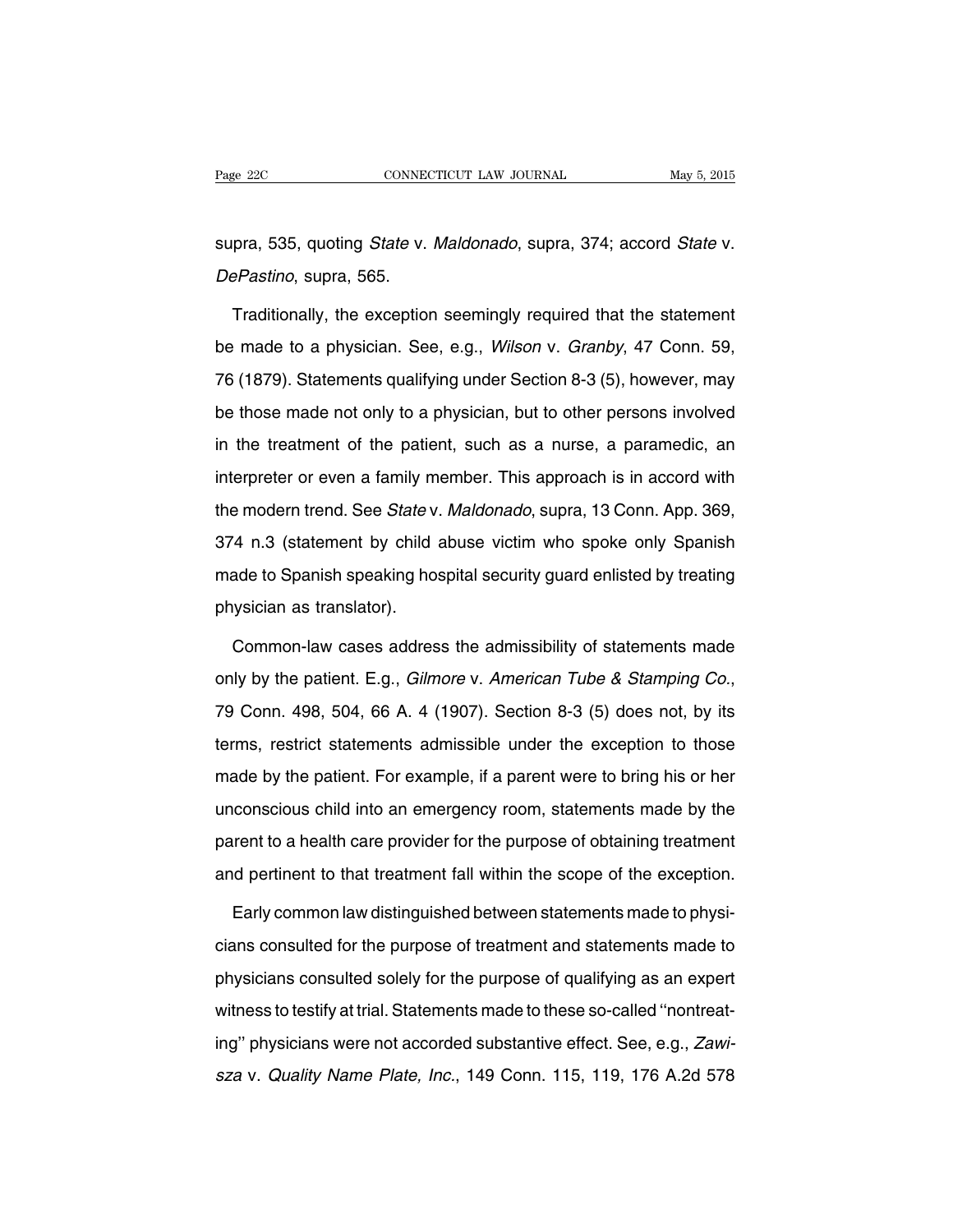(1961); Rowland v. Phila., Wilm. & Baltimore R. Co., 63 Conn. 415, 418–19, 28 A. 102 (1893). This distinction was virtually eliminated by the court in George v. Ericson, 250 Conn. 312, 324–25, 736 A.2d 889 (1999), which held that nontreating physicians could rely on such statements. The distinction between admission only as foundation for the expert's opinion and admission for all purposes was considered too inconsequential to maintain. Accordingly, the word ''diagnosis'' was added to, and the phrase ''advice pertaining thereto'' was deleted from, the phrase ''medical treatment or advice pertaining thereto'' in Section 8-3 (5) of the 2000 edition of the Code.

### **(6) Recorded recollection.**

The hearsay exception for past recollection recorded requires four foundational requirements. First, the witness must have had personal knowledge of the event recorded in the memorandum or record. Papas v. Aetna Ins. Co., 111 Conn. 415, 420, 150 A. 310 (1930); Jackiewicz v. United Illuminating Co., 106 Conn. 302, 309, 138 A. 147 (1927); Neff v. Neff, 96 Conn. 273, 278, 114 A. 126 (1921).

Second, the witness' present recollection must be insufficient to enable the witness to testify fully and accurately about the event recorded. State v. Boucino, 199 Conn. 207, 230, 506 A.2d 125 (1986). The rule thus does not require the witness' memory to be totally exhausted. See id. Earlier cases to the contrary, such as Katsonas v. W.M. Sutherland Building & Contracting Co., 104 Conn. 54, 69, 132 A. 553 (1926), apparently have been rejected. See State v. Boucino, supra, 230. ''Insufficient recollection'' may be established by demonstrating that an attempt to refresh the witness' recollection pursuant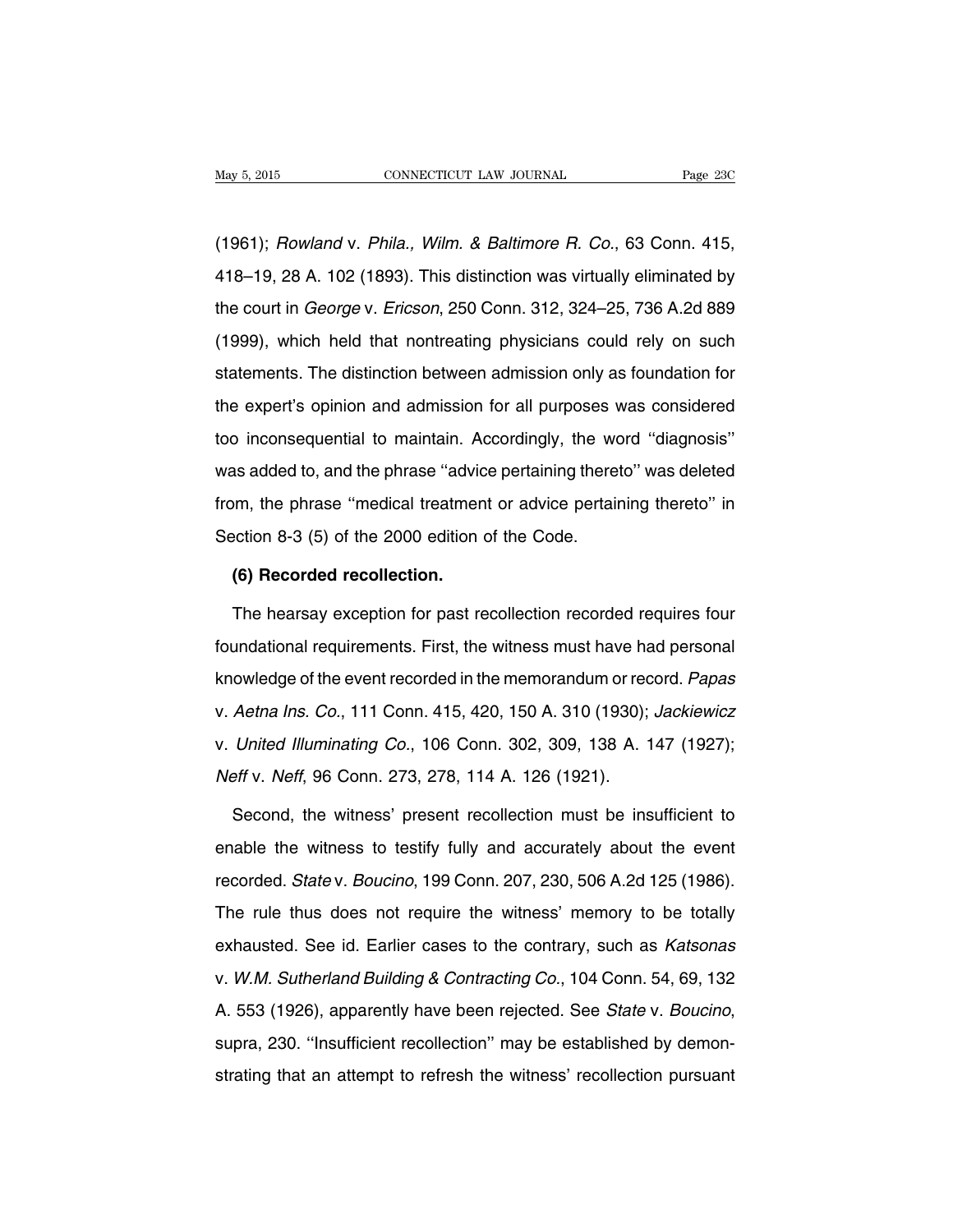to Section 6-9 (a) was unsuccessful. See Katsonas v. W.M. Sutherland Building & Contracting Co., supra, 69.

Third, the memorandum or record must have been made or adopted by the witness ''at or about the time'' the event was recorded. Gigliotti v. United Illuminating Co., 151 Conn. 114, 124, 193 A.2d 718 (1963); Neff v. Neff, supra, 96 Conn. 278; State v. Day, 12 Conn. App. 129, 134, 529 A.2d 1333 (1987).

Finally, the memorandum or record must reflect correctly the witness' knowledge of the event as it existed at the time of the memorandum's or record's making or adoption. See State v. Vennard, 159 Conn. 385, 397, 270 A.2d 837 (1970), cert. denied, 400 U.S. 1011, 91 S. Ct. 576, 27 L. Ed. 2d 625 (1971); Capone v. Sloan, 149 Conn. 538, 543, 182 A.2d 414 (1962); Hawken v. Dailey, 85 Conn. 16, 19, 81 A. 1053 (1911).

A memorandum or record admissible under the exception may be read into evidence and received as an exhibit. Katsonas v. W.M. Sutherland Building & Contracting Co., supra, 104 Conn. 69; see Neff v. Neff, supra, 96 Conn. 278–79. Because a memorandum or record introduced under the exception is being offered to prove its contents, the original must be produced pursuant to Section 10-1, unless its production is excused. See Sections 10-3 through 10-6; cf. Neff v. Neff, supra, 278.

Multiple person involvement in recordation and observation of the event recorded is contemplated by the exception. For example, A reports to  $B$  an event  $A$  has just observed.  $B$  immediately writes down what A reported to him. A then examines the writing and adopts it as accurate close to the time of its making. A is now testifying and has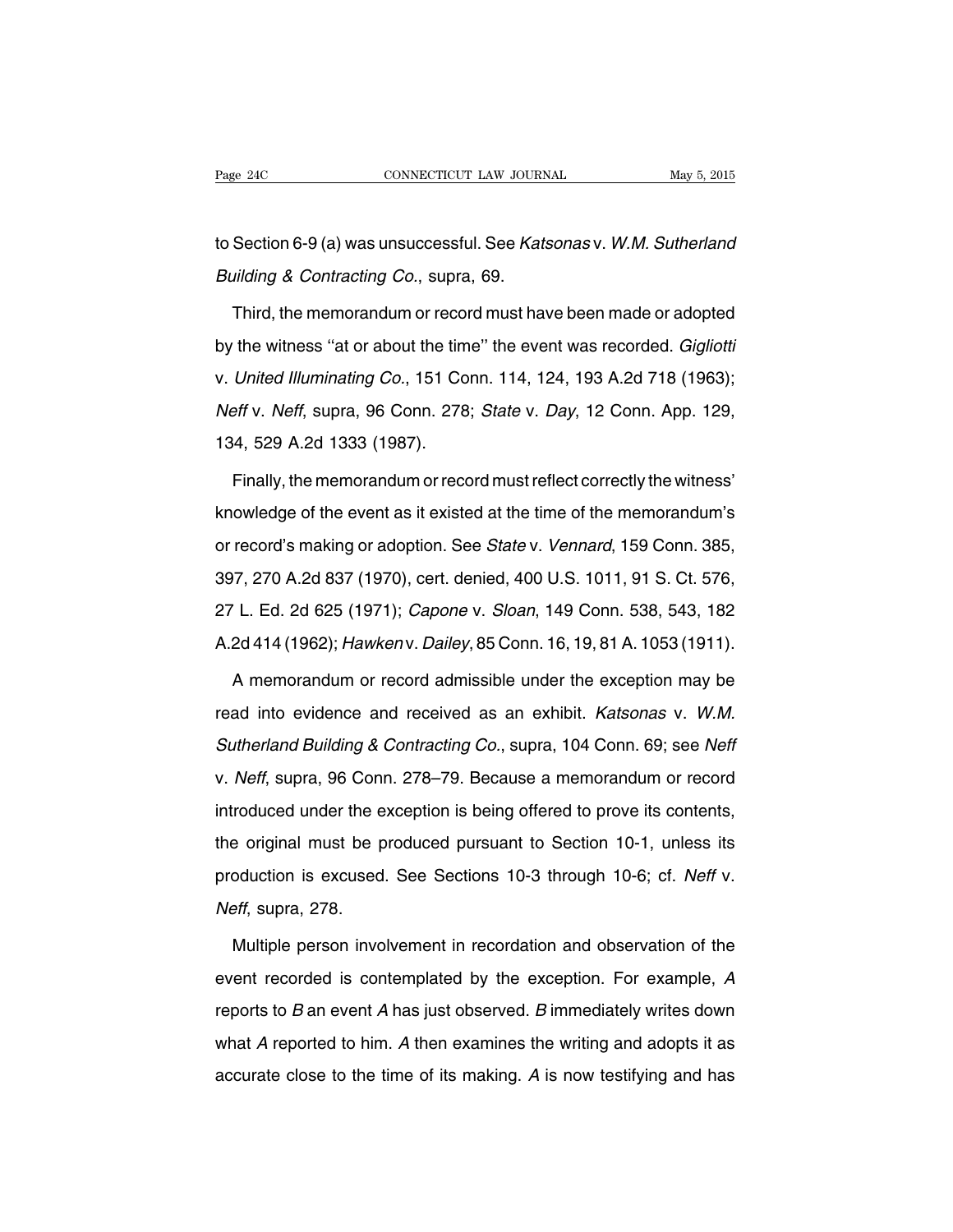forgotten the event. A may independently establish the foundational requirements for the admission of the writing under Section 8-3 (6). Cf. C. Tait & J. LaPlante, supra,  $\S$  11.21, p. 408, citing Curtis v. Bradley, 65 Conn. 99, 31 A. 591 (1894).

The past recollection recorded exception to the hearsay rule is to be distinguished from the procedure for refreshing recollection, which is covered in Section 6-9.

### **(7) Public records and reports.**

Section 8-3 (7) sets forth a hearsay exception for certain public records and reports. The exception is derived primarily from common law although public records and reports remain the subject of numerous statutes. See, e.g., General Statutes §§ 12-39bb, 19a-412.

Although Connecticut has neither precisely nor consistently defined the elements comprising the common-law public records exception to the hearsay rule; cf. Hing Wan Wong v. Liquor Control Commission, 160 Conn. 1, 9, 273 A.2d 709 (1970), cert. denied, 401 U.S. 938, 91 S. Ct. 931, 28 L. Ed. 2d 218 (1971); Section 8-3 (7) gleans from case law three distinct requirements for substantive admissibility. Proviso (A) is found in cases such as Hing Wan Wong v. Liquor Control Commission, supra, 9, Russo v. Metropolitan Life Ins. Co., 125 Conn. 132, 139, 3 A.2d 844 (1939), and Ezzo v. Geremiah, 107 Conn. 670, 679–80, 142 A. 461 (1928). Proviso (B) comes from cases such as Gett v. Isaacson, 98 Conn. 539, 543–44, 120 A. 156 (1923), and Enfield v. Ellington, 67 Conn. 459, 462, 34 A. 818 (1896). Proviso (C) is derived from Heritage Village Master Assn., Inc. v. Heritage Village Water Co., 30 Conn. App. 693, 701, 622 A.2d 578 (1993), and from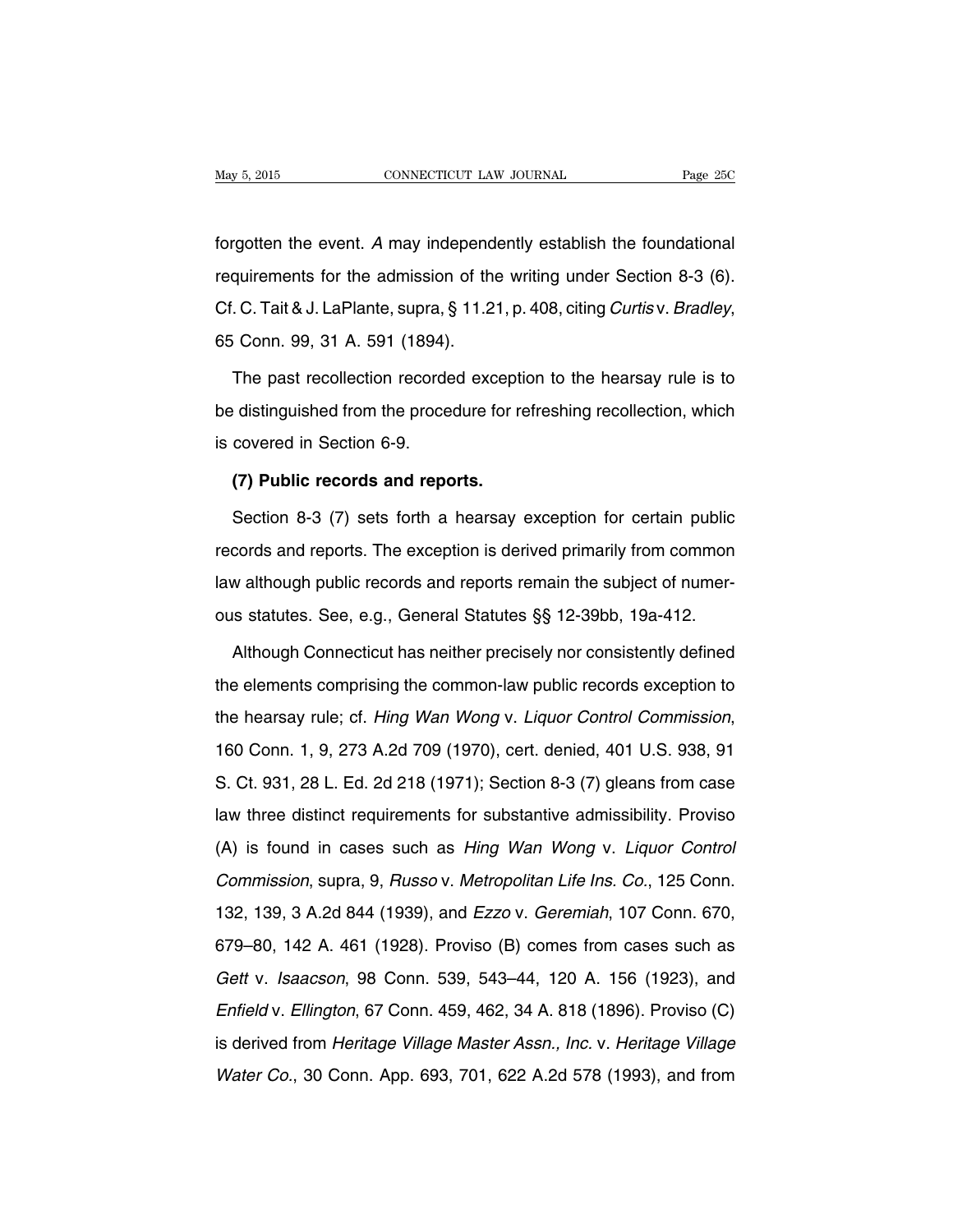cases in which public records had been admitted under the business records exception. See, e.g., State v. Palozie, 165 Conn. 288, 294–95, 334 A.2d 458 (1973); Mucci v. LeMonte, 157 Conn. 566, 569, 254 A.2d 879 (1969).

The ''duty'' under which public officials act, as contemplated by proviso (A), often is one imposed by statute. See, e.g., Lawrence v. Kozlowski, 171 Conn. 705, 717–18, 372 A.2d 110 (1976), cert. denied, 431 U.S. 969, 97 S. Ct. 2930, 53 L. Ed. 2d 1066 (1977); Hing Wan Wong v. Liquor Control Commission, supra, 160 Conn. 8–10. Nevertheless, Section 8-3 (7) does not preclude the recognition of other sources of duties.

Proviso (C) anticipates the likelihood that more than one individual may be involved in the making of the public record. By analogy to the personal knowledge requirement imposed in the business records context; e.g., In re Barbara J., 215 Conn. 31, 40, 574 A.2d 203 (1990); proviso (C) demands that the public record be made upon the personal knowledge of either the public official who made the record or someone, such as a subordinate, whose duty it was to relay that information to the public official. See, e.g., State v. Palozie, supra, 165 Conn. 294–95 (public record introduced under business records exception).

### **(8) Statement in learned treatises.**

Exception (8) explicitly permits the substantive use of statements contained in published treatises, periodicals or pamphlets on direct examination or cross-examination under the circumstances prescribed in the rule.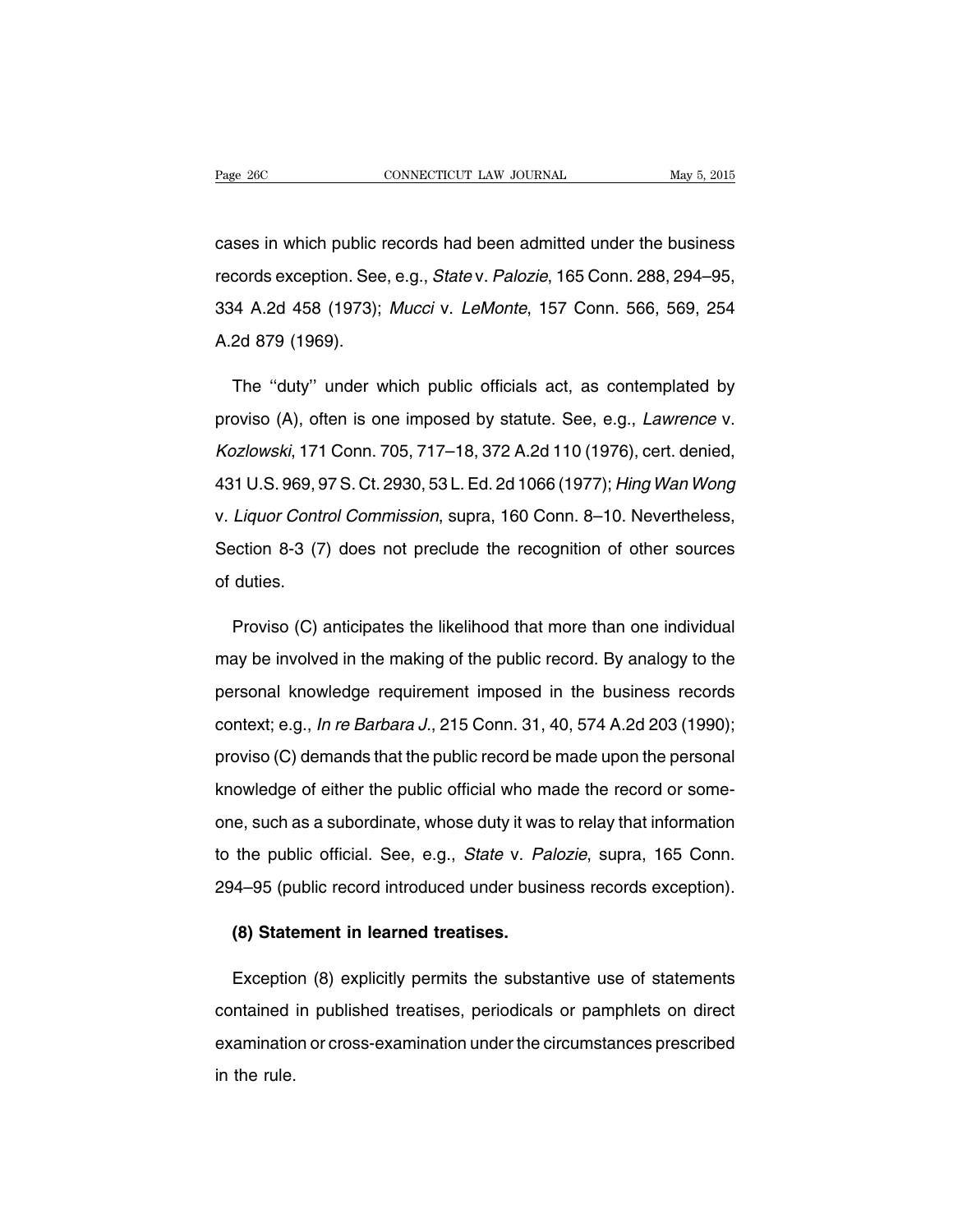Although most of the earlier decisions concerned the use of medical treatises; e.g., Cross v. Huttenlocher, 185 Conn. 390, 395, 440 A.2d 952 (1981); Perez v. Mount Sinai Hospital, 7 Conn. App. 514, 520, 509 A.2d 552 (1986); Section 8-3 (8), by its terms, is not limited to that one subject matter or format. Ames v. Sears, Roebuck & Co., 8 Conn. App. 642, 650–51, 514 A.2d 352 (1986) (published technical papers on design and operation of riding lawnmowers), cert. denied, 201 Conn. 809, 515 A.2d 378 (1986).

Connecticut allows the jury to receive the treatise, or portion thereof, as a full exhibit. Cross v. Huttenlocher, supra, 185 Conn. 395–96. If admitted, the excerpts from the published work may be read into evidence or received as an exhibit, as the court permits. See id.

### **(9) Statement in ancient documents.**

The hearsay exception for statements in ancient documents is well established. Jarboe v. Home Bank & Trust Co., 91 Conn. 265, 270-71, 99 A. 563 (1917); New York, N.H. & H. R. Co. v. Cella, 88 Conn. 515, 520, 91 A. 972 (1914); see Clark v. Drska, 1 Conn. App. 481, 489, 473 A.2d 325 (1984).

The exception, by its terms, applies to all kinds of documents, including documents produced by electronic means, and electronically stored information, and is not limited to documents affecting an interest in property. See Petroman v. Anderson, 105 Conn. 366, 369–70, 135 A. 391 (1926) (ancient map introduced under exception); C. Tait & J. LaPlante, supra, § 11.18, p. 405.

''[M]ore than thirty years'' means any instant of time beyond the point in time at which the document has been in existence for thirty years.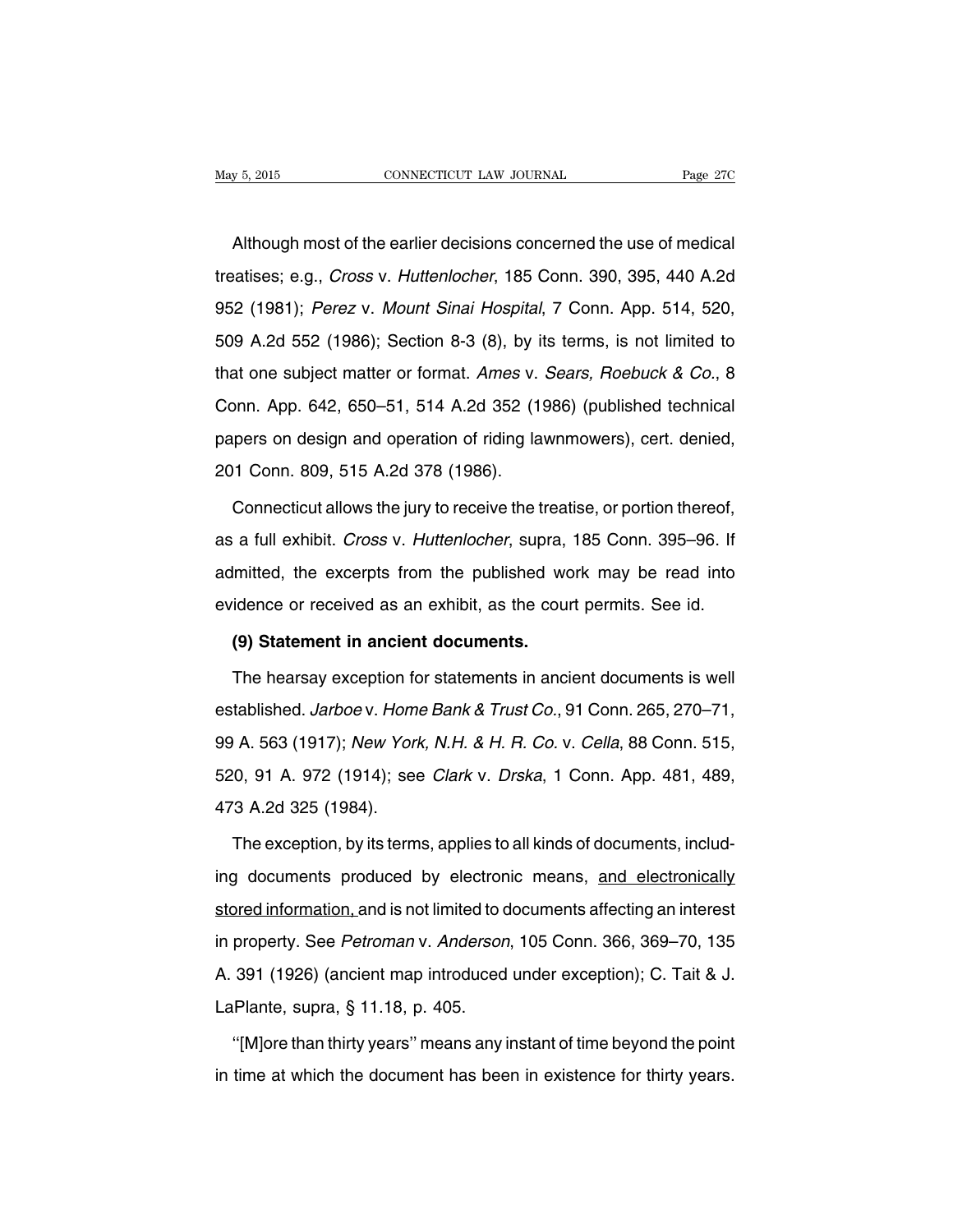### **(10) Published compilations.**

Connecticut cases have recognized an exception to the hearsay rule—or at least have assumed an exception exists for these items. Henry v. Kopf, 104 Conn. 73, 80–81, 131 A. 412 (1925) (market reports); see State v. Pambianchi, 139 Conn. 543, 548, 95 A.2d 695 (1953) (compilation of used automobile prices); Donoghue v. Smith, 114 Conn. 64, 66, 157 A. 415 (1931) (mortality tables).

### **(11) Statement in family bible.**

Connecticut has recognized, at least in dictum, an exception to the hearsay rule for factual statements concerning personal or family history contained in family bibles. See Eva v. Gough, 93 Conn. 38, 46, 104 A. 238 (1918).

### **(12) Personal identification.**

A witness' in-court statement of his or her own name or age is admissible, even though knowledge of this information often is based on hearsay. Blanchard v. Bridgeport, 190 Conn. 798, 806, 463 A.2d 553 (1983) (name); Toletti v. Bidizcki, 118 Conn. 531, 534, 173 A. 223 (1934) (name); State v. Hyatt, 9 Conn. App. 426, 429, 519 A.2d 612 (1987) (age); see Creer v. Active Auto Exchange, Inc., 99 Conn. 266, 276, 121 A. 888 (1923) (age). It is unclear whether case law supports the admissibility of a declarant's out-of-court statement concerning his or her own name or age when offered independently of existing hearsay exceptions, such as the exception for statements made by a party opponent.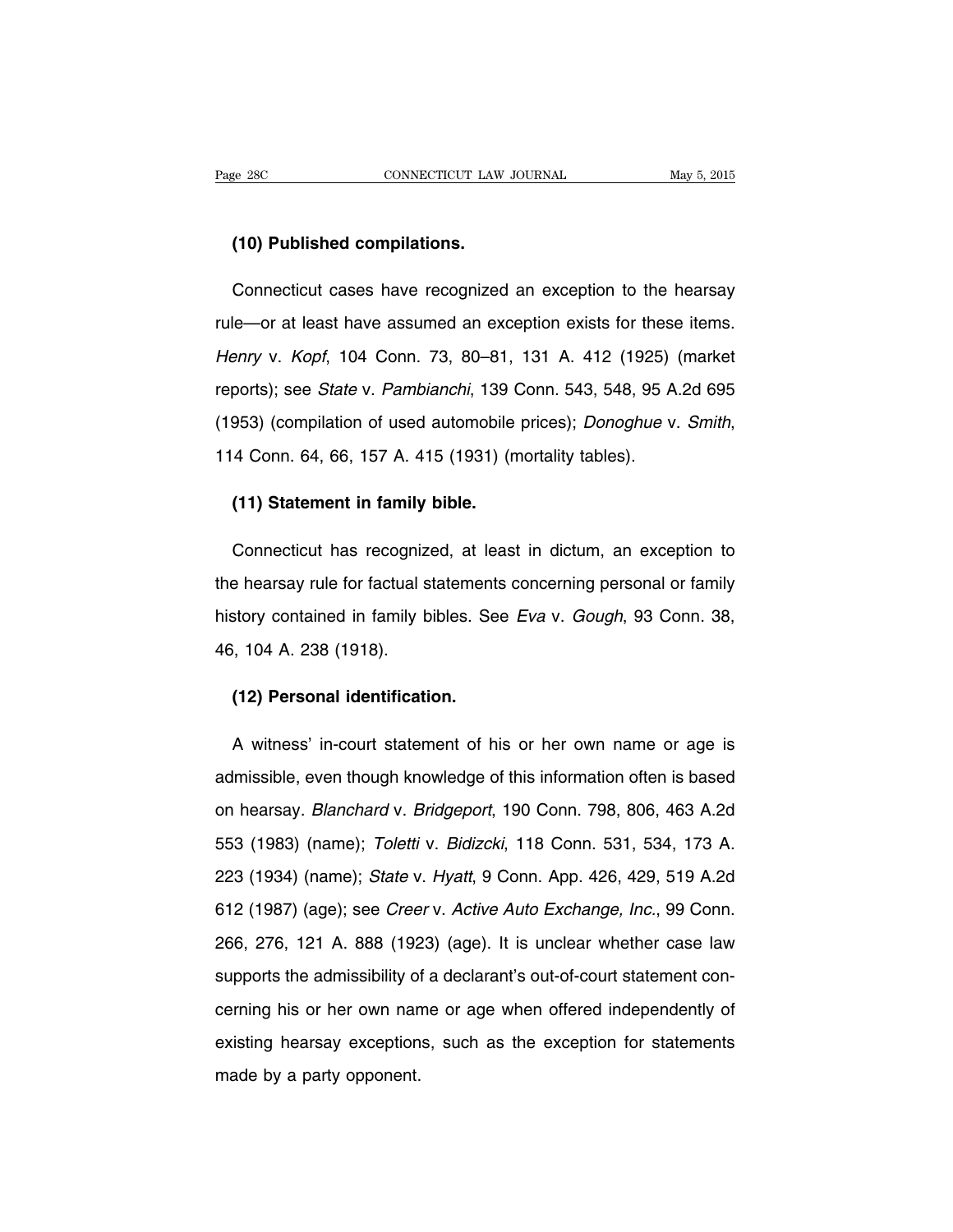# **Sec. 8-4. Admissibility of Business Entries and Photographic Copies: Availability of Declarant Immaterial**

''**(a) [Business records admissible.]** Any writing or record, whether in the form of an entry in a book or otherwise, made as a memorandum or record of any act, transaction, occurrence or event, shall be admissible as evidence of the act, transaction, occurrence or event, if the trial judge finds that it was made in the regular course of any business, and that it was the regular course of the business to make the writing or record at the time of the act, transaction, occurrence or event or within a reasonable time thereafter.

''**(b) [Witness need not be available.]** The writing or record shall not be rendered inadmissible by (1) a party's failure to produce as witnesses the person or persons who made the writing or record, or who have personal knowledge of the act, transaction, occurrence or event recorded or (2) the party's failure to show that such persons are unavailable as witnesses. Either of such facts and all other circumstances of the making of the writing or record, including lack of personal knowledge by the entrant or maker, may be shown to affect the weight of the evidence, but not to affect its admissibility.

''**(c) [Reproductions admissible.]** Except as provided in the Freedom of Information Act, as defined in [General Statutes § ] 1-200, if any person in the regular course of business has kept or recorded any memorandum, writing, entry, print, representation or combination thereof, of any act, transaction, occurrence or event, and in the regular course of business has caused any or all of them to be recorded, copied or reproduced by any photographic, photostatic, microfilm, microcard,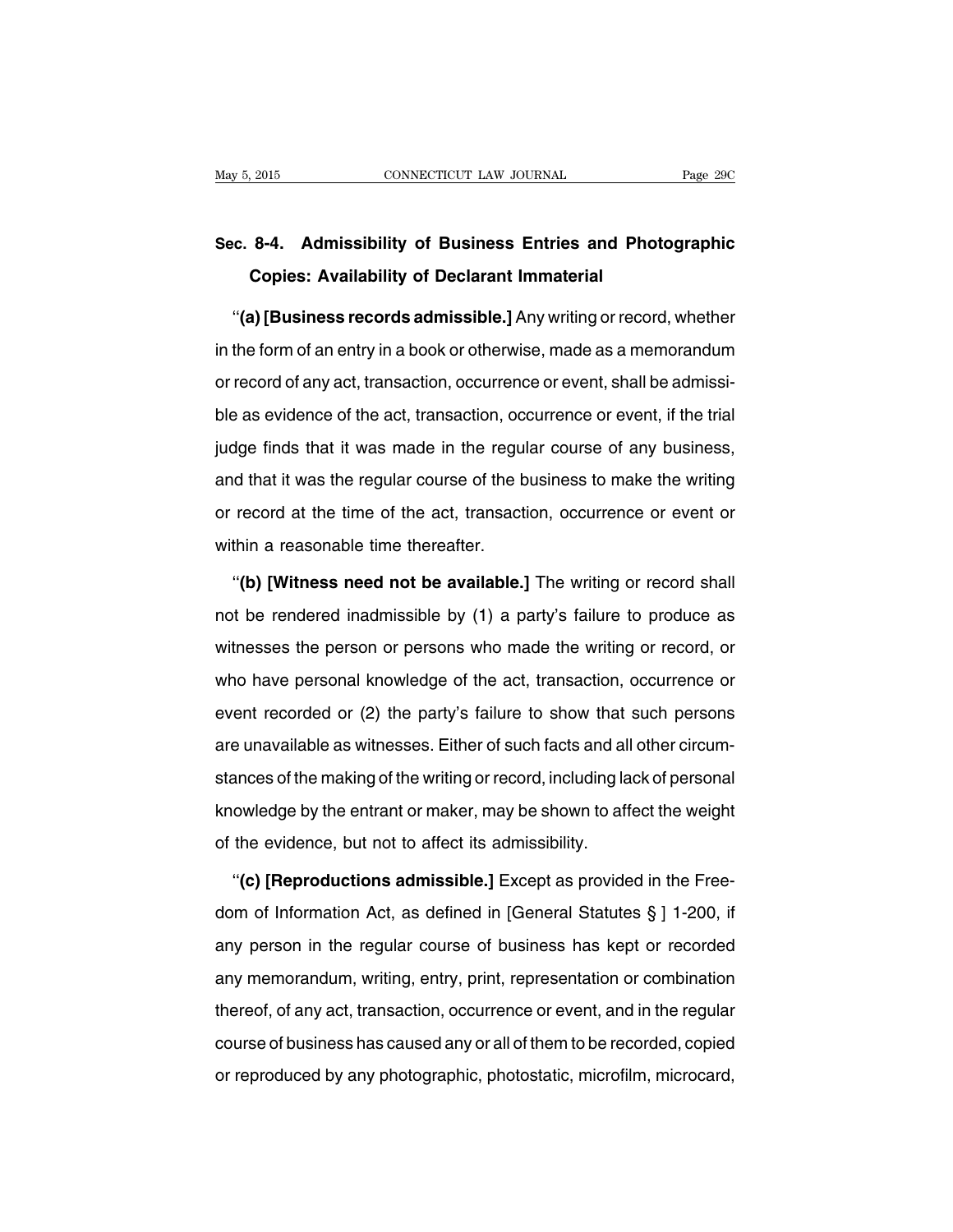miniature photographic or other process which accurately reproduces or forms a durable medium for so reproducing the original, the original may be destroyed in the regular course of business unless its preservation is otherwise required by statute. The reproduction, when satisfactorily identified, shall be as admissible in evidence as the original in any judicial or administrative proceeding, whether the original is in existence or not, and an enlargement or facsimile of the reproduction shall be likewise admissible in evidence if the original reproduction is in existence and available for inspection under direction of court. The introduction of a reproduced record, enlargement or facsimile shall not preclude admission of the original.

''**(d) [Definition.]** The term 'business' shall include business, profession, occupation and calling of every kind.'' General Statutes § 52-180.

### **COMMENTARY**

Section 8-4 sets forth what is commonly known as the business records or business entries exception to the hearsay rule. Section 8- 4 quotes General Statutes § 52-180, which embraces modified versions of the 1927 Model Act for Proof of Business Transactions and the Photographic Copies of Business and Public Records as Evidence Act.

Subsection (a) describes the foundational elements a court must find for a business record to qualify under the exception. E.g., River Dock & Pile, Inc. v. O & G Industries, Inc., 219 Conn. 787, 793–94, 595 A.2d 839 (1991); Emhart Industries, Inc. v. Amalgamated Local Union 376, U.A.W., 190 Conn. 371, 383–84, 461 A.2d 442 (1983). The Supreme Court has interpreted § 52-180 to embrace an additional foundational requirement not found in the express terms of the excep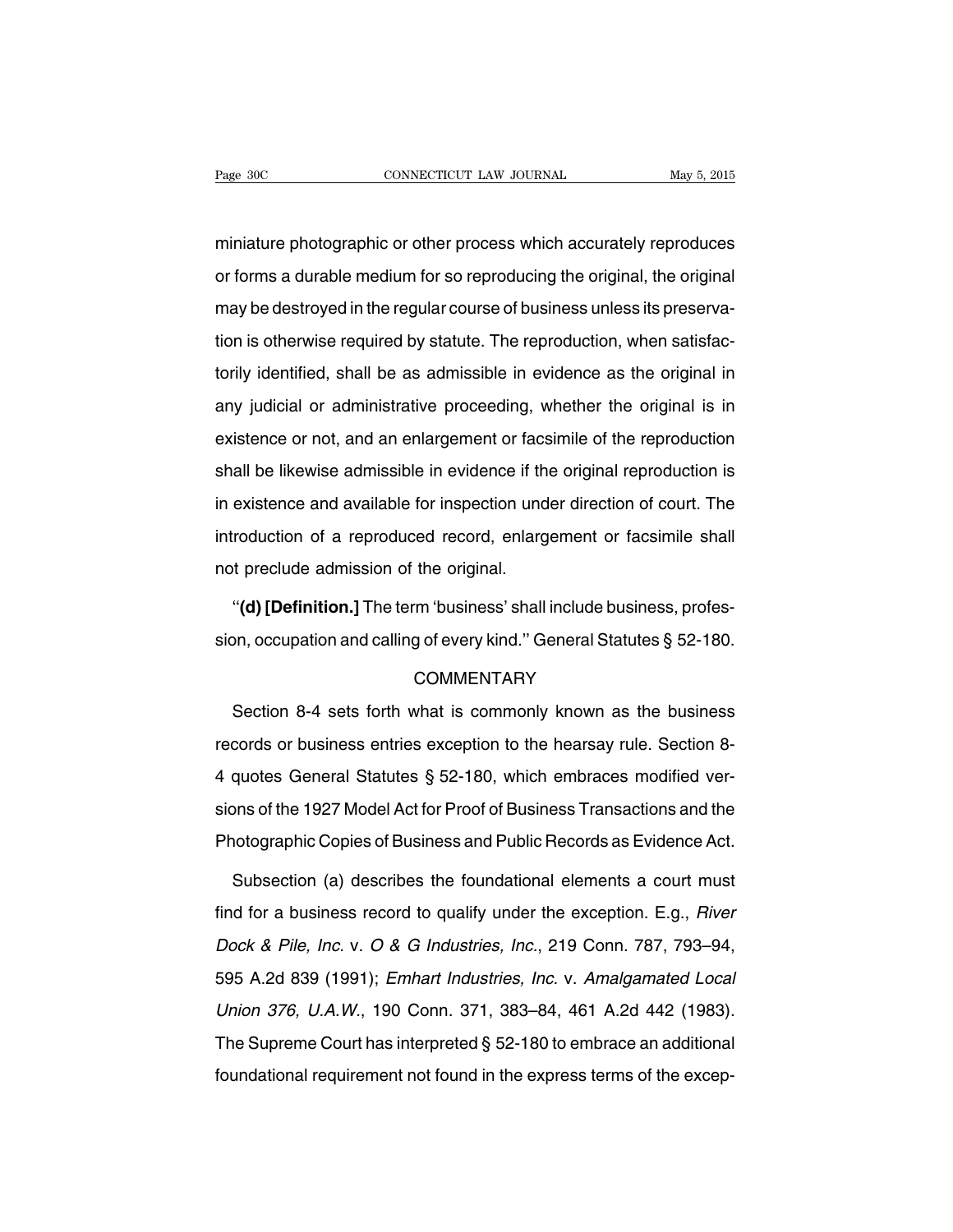tion: that the source of the information recorded be the entrant's own observations or the observations of an informant who had a business duty to furnish the information to the entrant. E.g., *In re Barbara J.*, 215 Conn. 31, 40, 574 A.2d 203 (1990); State v. Milner, 206 Conn. 512, 521, 539 A.2d 80 (1988); Mucci v. LeMonte, 157 Conn. 566, 569, 254 A.2d 879 (1969).

Business records increasingly are created, stored or produced by computer. Section 8-4 is applicable to electronically stored information, and, properly authenticated, such records are admissible if the elements of Section 8-4 (a) have been met. See Federal Deposit Ins. Corp. v. Carabetta, 55 Conn. App. 369, 376–77, 739 A.2d 301 (1999). In addition to satisfying the standard requirements of the business record exception to the hearsay rule, a proponent offering computerized business records will be required to establish that the computer system reliably and accurately produces records or data of the type that is being offered. See generally Connecticut Light & Power Co. v. Gilmore, 289 Conn. 88, 116–18, 956 A.2d 1145 (2008) (computer printout and letter containing results of electricity meter testing); American Oil Co. v. Valenti, 179 Conn. 349, 360–61, 426 A.2d 305 (1979) (computer records of loan account); Silicon Valley Bank v. Miracle Faith World Outreach, Inc., 140 Conn. App. 827, 836–37, 60 A.3d 343 (computer screenshots of loan transaction history), cert. denied, 308 Conn. 930, 64 A.3d 119 (2013). Depending on the circumstances, the court may also require evidence establishing that the system adequately protects the integrity of the records. See Emigrant Mortgage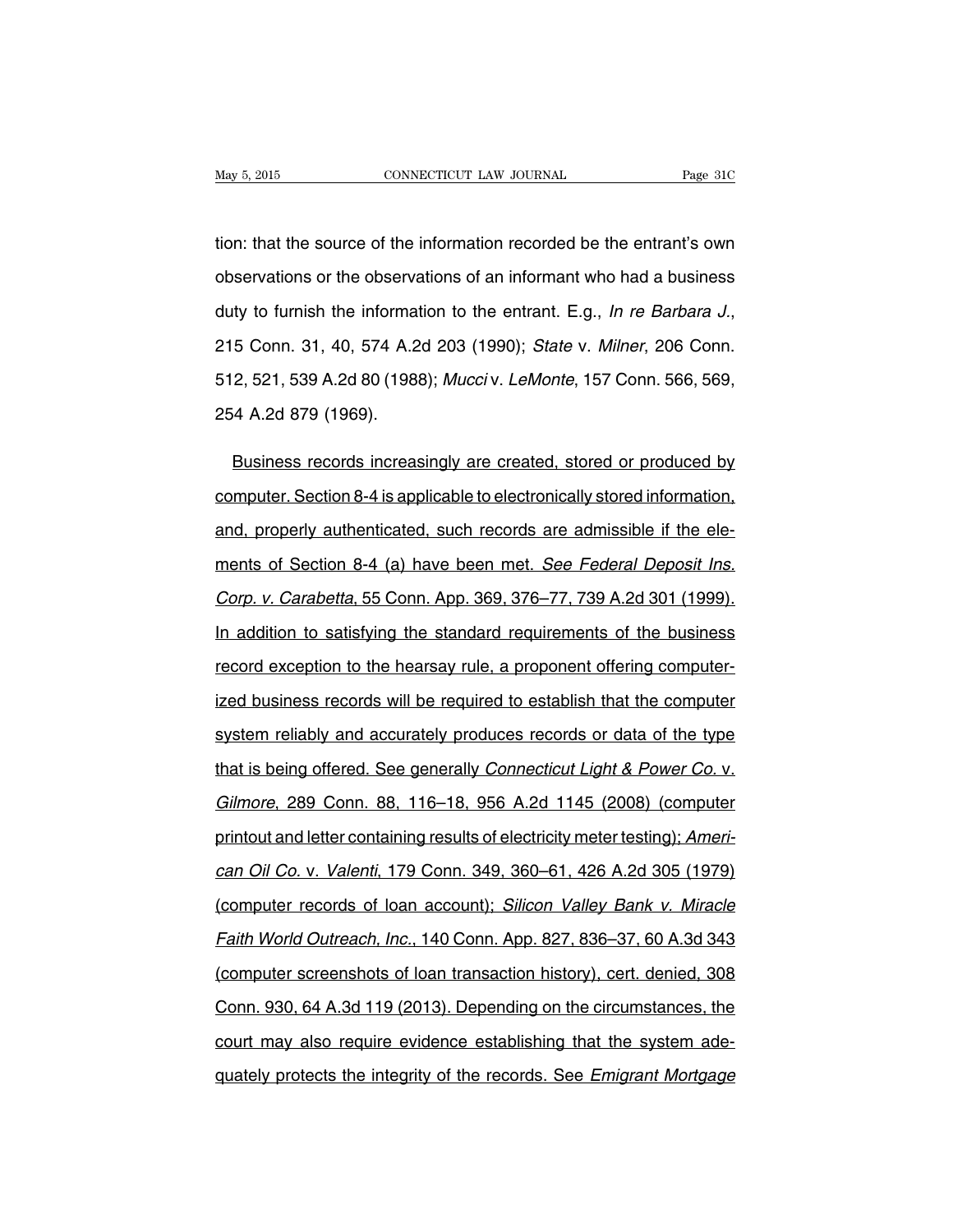Co. v. D'Agostino, 94 Conn. App. 793, 809–812, 896 A.2d 814, cert. denied, 278 Conn. 919, 901 A.2d 43 (2006).

### **Sec. 9-1. Requirement of Authentication**

**(a) Requirement of authentication.** The requirement of authentication as a condition precedent to admissibility is satisfied by evidence sufficient to support a finding that the offered evidence is what its proponent claims it to be.

**(b) Self-authentication.** Extrinsic evidence of authenticity as a condition precedent to admissibility is not required if the offered evidence is self-authenticating in accordance with applicable law.

#### **COMMENTARY**

### **(a) Requirement of authentication.**

Before an item of evidence may be admitted, there must be a preliminary showing of its genuineness, i.e., that the proffered item of evidence is what its proponent claims it to be. The requirement of authentication applies to all types of evidence, including writings, sound recordings, electronically stored information, real evidence such as a weapon used in the commission of a crime, demonstrative evidence such as a photograph depicting an accident scene, and the like. E.g., State v. Bruno, 236 Conn. 514, 551, 673 A.2d 1117 (1996) (real evidence); Shulman v. Shulman, 150 Conn. 651, 657, 193 A.2d 525 (1963) (documentary evidence); State v. Lorain, 141 Conn. 694, 700–701, 109 A.2d 504 (1954) (sound recordings); Hurlburt v. Bussemey, 101 Conn. 406, 414, 126 A. 273 (1924) (demonstrative evidence). The category of evidence known as electronically stored information can take various forms. It includes, by way of example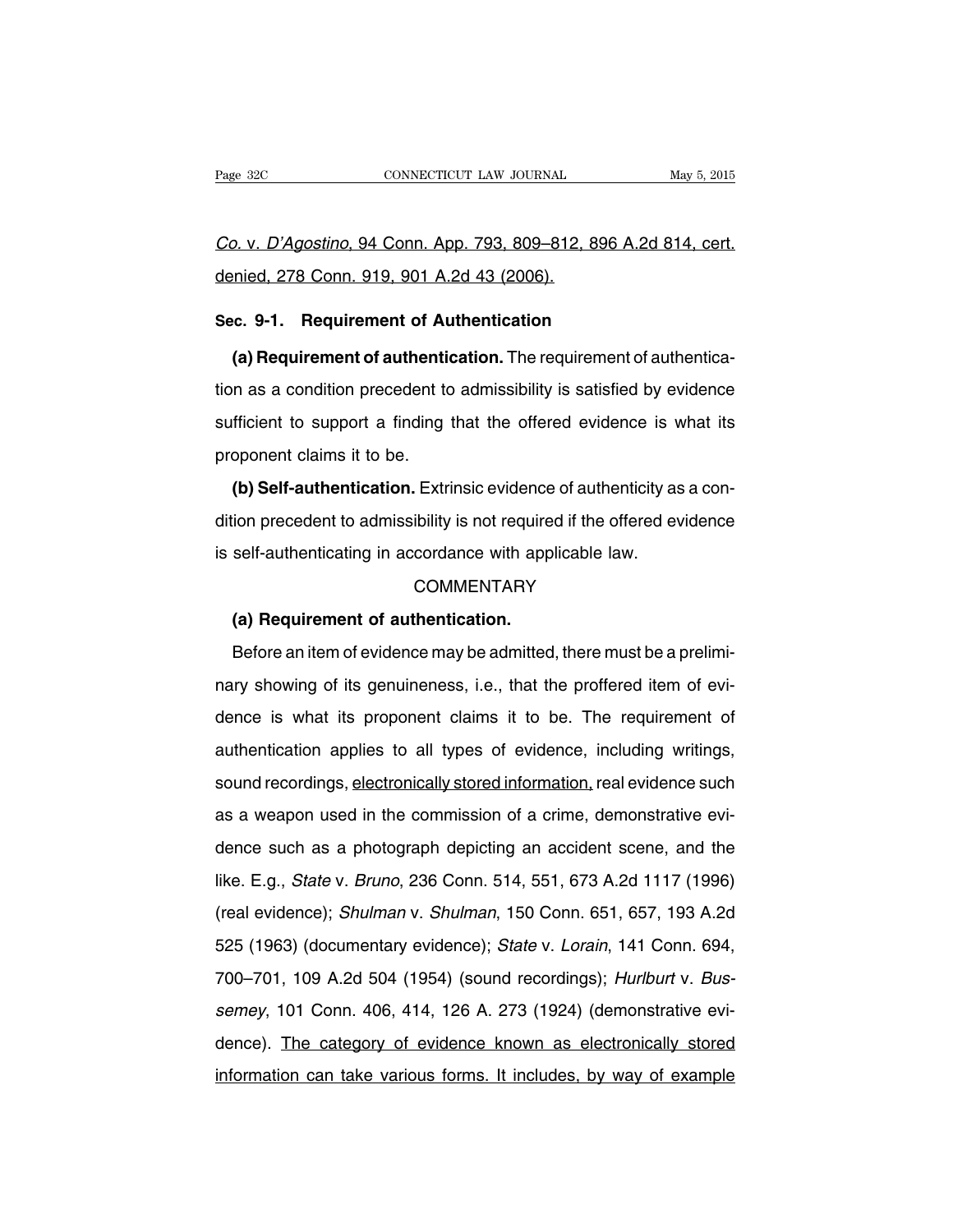only, e-mails, Internet website postings, text messages and ''chat room'' content, computer stored records and data, and computer generated or enhanced animations and simulations. As with any other form of evidence, a party may use any appropriate method, or combination of methods, described in this Commentary, or any other proof to demonstrate that the proffer is what the proponent claims it to be, to authenticate any particular item of electronically stored information. Lorraine v. Markel American Ins. Co., 241 F.R.D. 534, 545–46 (D. Md. 2007).

The proponent need only advance ''evidence sufficient to support a finding'' that the proffered evidence is what it is claimed to be. Once this prima facie showing is made, the evidence may be admitted and the ultimate determination of authenticity rests with the fact finder. See, e.g., State v. Bruno, supra, 236 Conn. 551-53; Neil v. Miller, 2 Root (Conn.) 117, 118 (1794); see also Shulman v. Shulman, supra, 150 Conn. 657. Consequently, compliance with Section 9-1 (a) does not automatically guarantee that the fact finder will accept the proffered evidence as genuine. The opposing party may still offer evidence to discredit the proponent's prima facie showing. Shulman v. Shulman, supra, 659–60.

Evidence may be authenticated in a variety of ways. They include, but are not limited to, the following:

(1) A witness with personal knowledge may testify that the offered evidence is what its proponent claims it to be. See, e.g., State v. Conroy, 194 Conn. 623, 625–26, 484 A.2d 448 (1984) (establishing chain of custody); Pepe v. Aceto, 119 Conn. 282, 287–88, 175 A. 775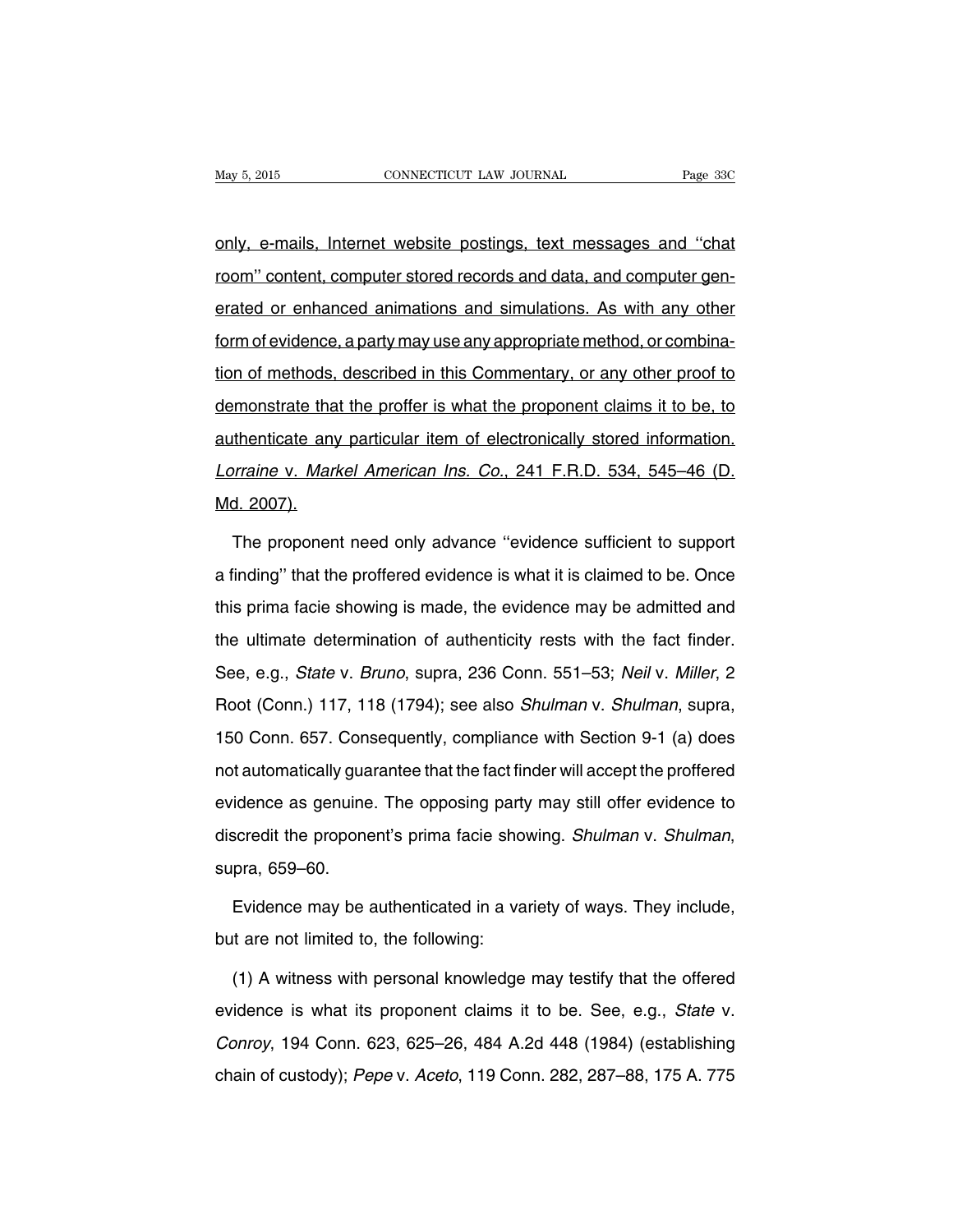(1934) (authenticating documents); Booker v. Stern, 19 Conn. App. 322, 333, 563 A.2d 305 (1989) (authenticating photographs); Lorraine v. Markel American Ins. Co., supra, 241 F.R.D. 544–45 (electronically stored information);

(2) A person with sufficient familiarity with the handwriting of another person may give an opinion concerning the genuineness of that other person's purported writing or signature. E.g., Lyon v. Lyman, 9 Conn. 55, 59 (1831);

(3) The trier of fact or an expert witness can authenticate a contested item of evidence by comparing it with preauthenticated specimens. See, e.g., State v. Ralls, 167 Conn. 408, 417, 356 A.2d 147 (1974) (fingerprints, experts); Tyler v. Todd, 36 Conn. 218, 222 (1869) (handwriting, experts or triers of fact); Lorraine v. Markel American Ins. Co., supra, 241 F.R.D. 546 (electronically stored information);

(4) The distinctive characteristics of an object, writing or other communication, when considered in conjunction with the surrounding circumstances, may provide sufficient circumstantial evidence of authenticity. See International Brotherhood of Electrical Workers Local 35 v. Commission on Civil Rights, 140 Conn. 537, 547, 102 A.2d 366 (1953) (telephone conversations); 2 C. McCormick, Evidence (5th Ed. 1999) § 225, p. 50 ("reply letter" doctrine, under which letter  $B$  is authenticated merely by reference to its content and circumstances suggesting it was in reply to earlier letter A and sent by addressee of letter A); Lorraine v. Markel American Ins. Co., supra, 241 F.R.D. 546–48 (electronically stored information);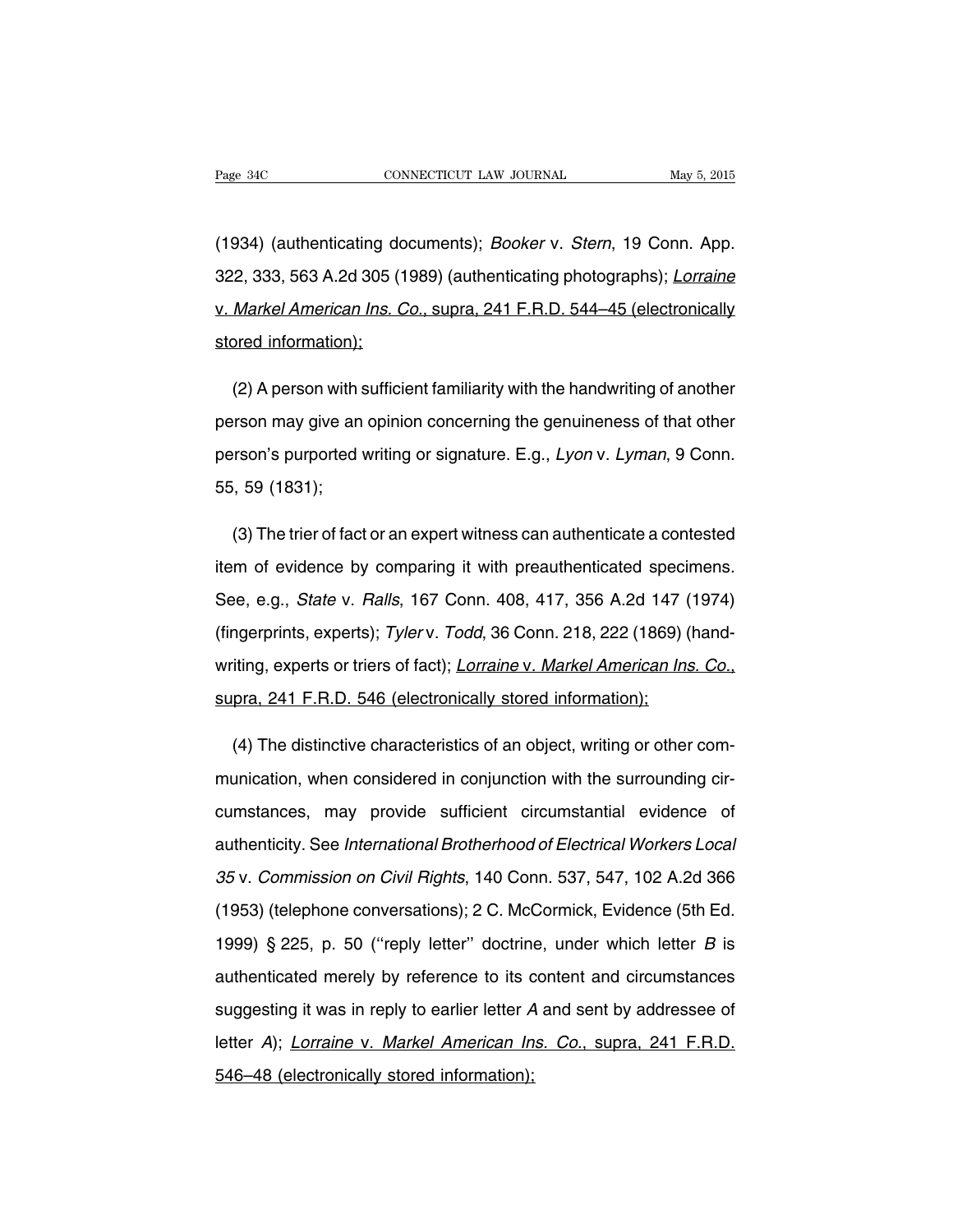(5) Any person having sufficient familiarity with another person's voice, whether acquired from hearing the person's voice firsthand or through mechanical or electronic means, can identify that person's voice or authenticate a conversation in which the person participated. See State v. Jonas, 169 Conn. 566, 576–77, 363 A.2d 1378 (1975), cert. denied, 424 U.S. 923, 96 S. Ct. 1132, 47 L. Ed. 2d 331 (1976); State v. Marsala, 43 Conn. App. 527, 531, 684 A.2d 1199 (1996), cert. denied, 239 Conn. 957, 688 A.2d 329 (1997);

(6) Evidence describing a process or a system used to produce a result and showing that the process or system produces an accurate result. This method of authentication, modeled on rule 901 (b) (9) of the Federal Rules of Evidence, was used by the Connecticut Supreme Court in State v. Swinton, 268 Conn. 781, 811–13, 847 A.2d 921 (2004), to establish the standard used to determine the admissibility of computer simulations or animations. The particular requirements applied in Swinton were "fairly stringent"; id., 818; because that case involved relatively sophisticated computer enhancements using specialized software. In other cases when a proponent seeks to use this method to authenticate electronically stored information, the nature of the evidence establishing the accuracy of the system or process may be less demanding. See U-Haul International, Inc. v. Lubermens Mutual Casualty Co., 576 F.3d 1040, 1045 (9th Cir. 2009) (authentication of computer generated summaries of payments of insurance claims by manager familiar with process of how summaries were made held to be adequate); see also State v. Melendez, 291 Conn. 693,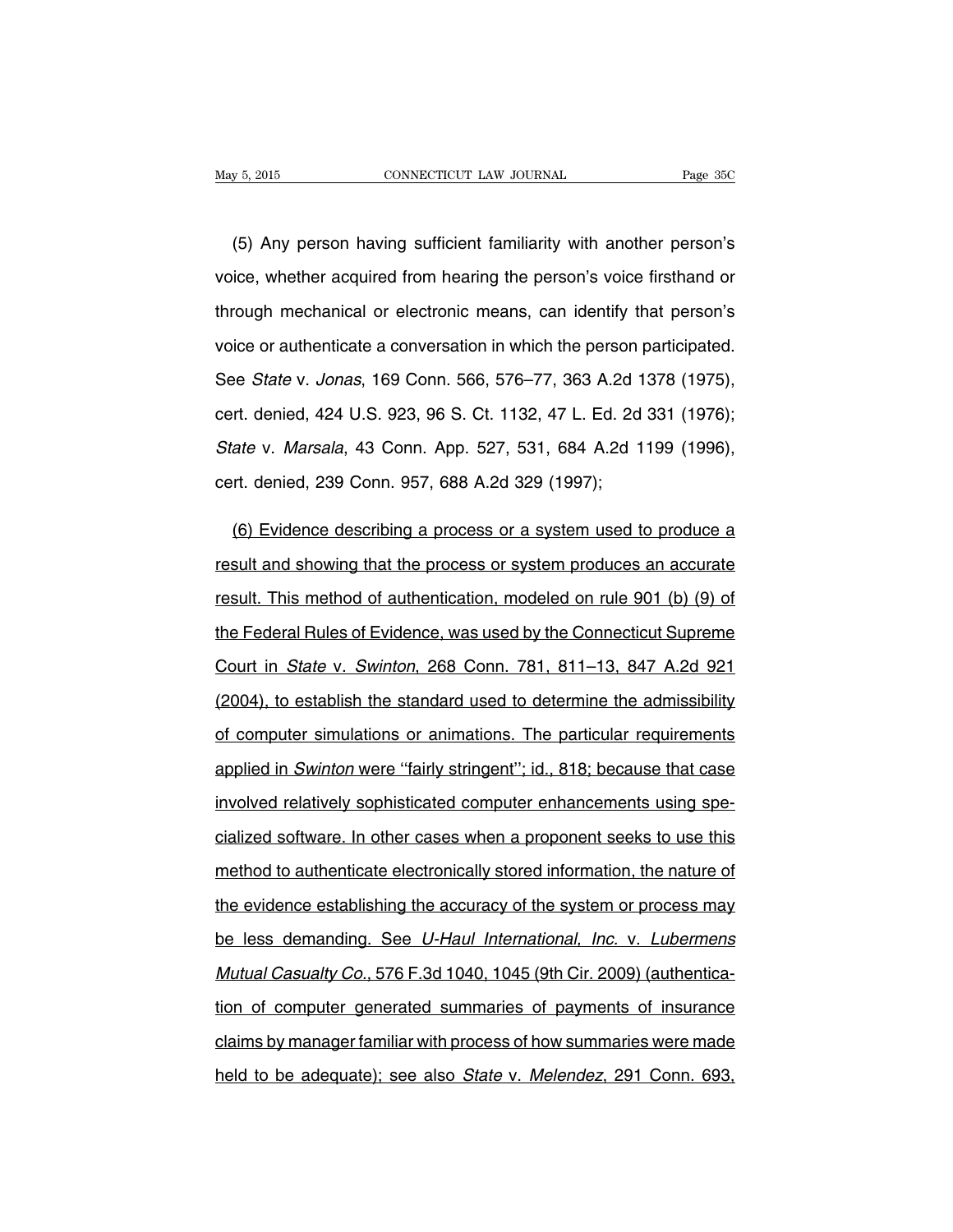709–710, 970 A.2d 64 (2009) (admission of unmodified footage of drug transaction on DVD not subject to heightened Swinton standard).

**[**(6)**]** (7) Outgoing telephone calls may be authenticated by proof that: (1) the caller properly placed the telephone call; and (2) the answering party identified himself or herself as the person to whom the conversation is to be linked. Hartford National Bank & Trust Co. v. DiFazio, 6 Conn. App. 576, 585, 506 A.2d 1069 (1986);

**[**(7)**]** (8) Stipulations or admissions prior to or during trial provide two other means of authentication. See Stanton v. Grigley, 177 Conn. 558, 559, 418 A.2d 923 (1979); see also Practice Book §§ 13-22 through 13-24 (in requests for admission); Practice Book § 14-13 (4) (at pretrial session);

**[**(8)**]** (9) Sections 9-2 and 9-3 (authentication of ancient documents and public records, respectively), provide additional methods of authentication.

### **(b) Self-authentication.**

Both case law and statutes identify certain kinds of writings or documents as self-authenticating. A self-authenticating document's genuineness is taken as sufficiently established without resort to extrinsic evidence, such as a witness' foundational testimony. See 2 C. McCormick, supra, § 228, p. 57. Subsection (b) continues the principle of self-authentication, but leaves the particular instances under which self-authentication is permitted to the dictates of common law and the General Statutes.

Self-authentication in no way precludes the opponent from coming forward with evidence contesting authenticity; see Atlantic Industrial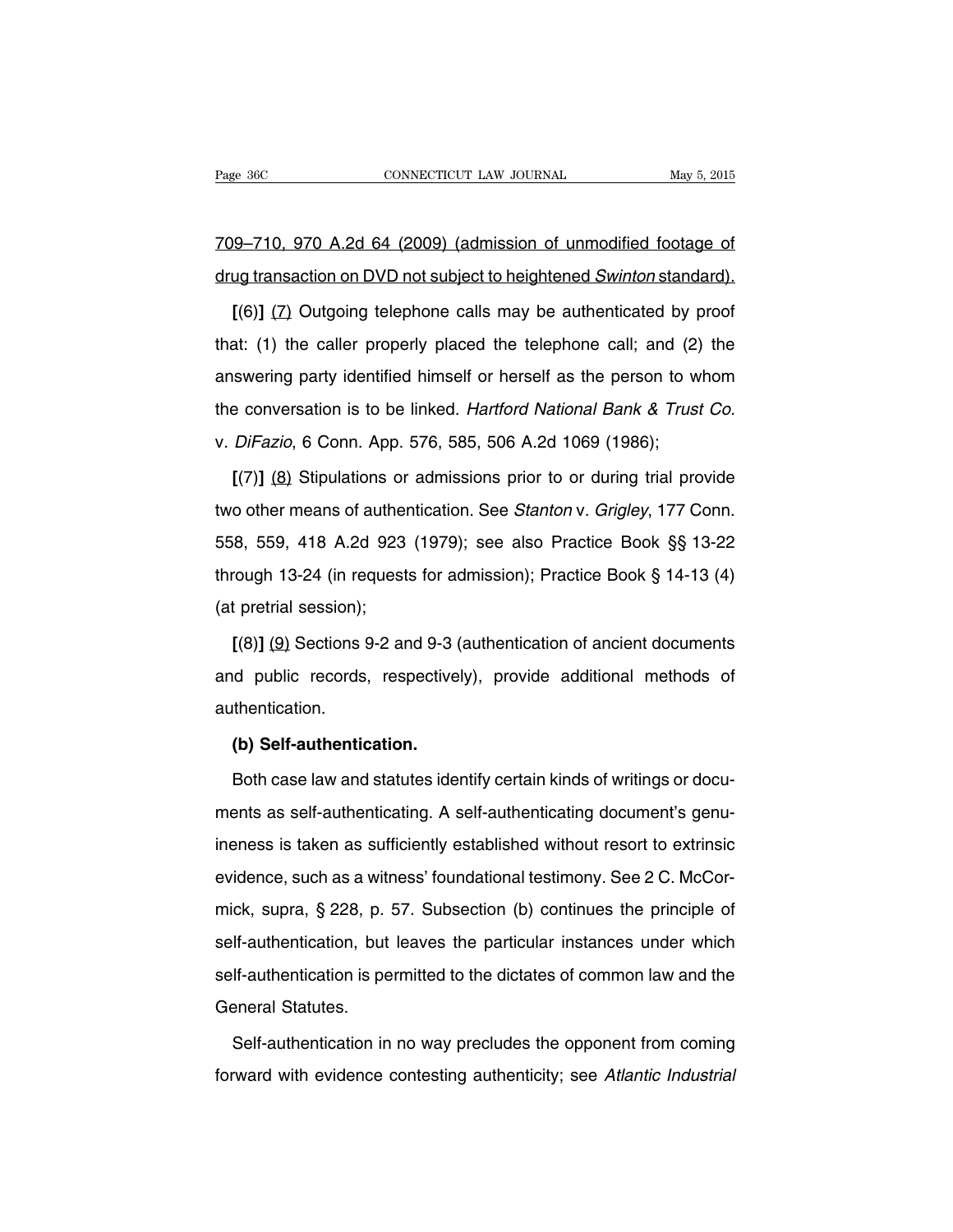Bank v. Centonze, 130 Conn. 18, 19, 31 A.2d 392 (1943); Griswold v. Pitcairn, 2 Conn. 85, 91 (1816); as the fact finder ultimately decides whether a writing or document is authentic. In addition, self-authenticating evidence remains vulnerable to exclusion or admissibility for limited purposes under other provisions of the Code or the General Statutes.

Common-law examples of self-authenticating writings or documents include:

(1) writings or documents carrying the impression of certain official seals. E.g., Atlantic Industrial Bank v. Centonze, supra, 130 Conn. 19–20; Barber v. International Co. of Mexico, 73 Conn. 587, 602, 603, 48 A. 758 (1901); Griswold v. Pitcairn, supra, 2 Conn. 90–91; and

(2) marriage certificates signed by the person officiating the ceremony. E.g., Northrop v. Knowles, 52 Conn. 522, 525–26, 2 A. 395 (1885).

Familiar statutory examples of self-authenticating writings or documents include:

(1) acknowledgments made or taken in accordance with the Uniform Acknowledgment Act, General Statutes §§ 1-28 through 1-41; see General Statutes § 1-36; and the Uniform Recognition of Acknowledgments Act, General Statutes §§ 1-57 through 1-65; see General Statutes § 1-58;

(2) copies of records or documents required by law to be filed with the secretary of state and certified in accordance with General Statutes § 3-98;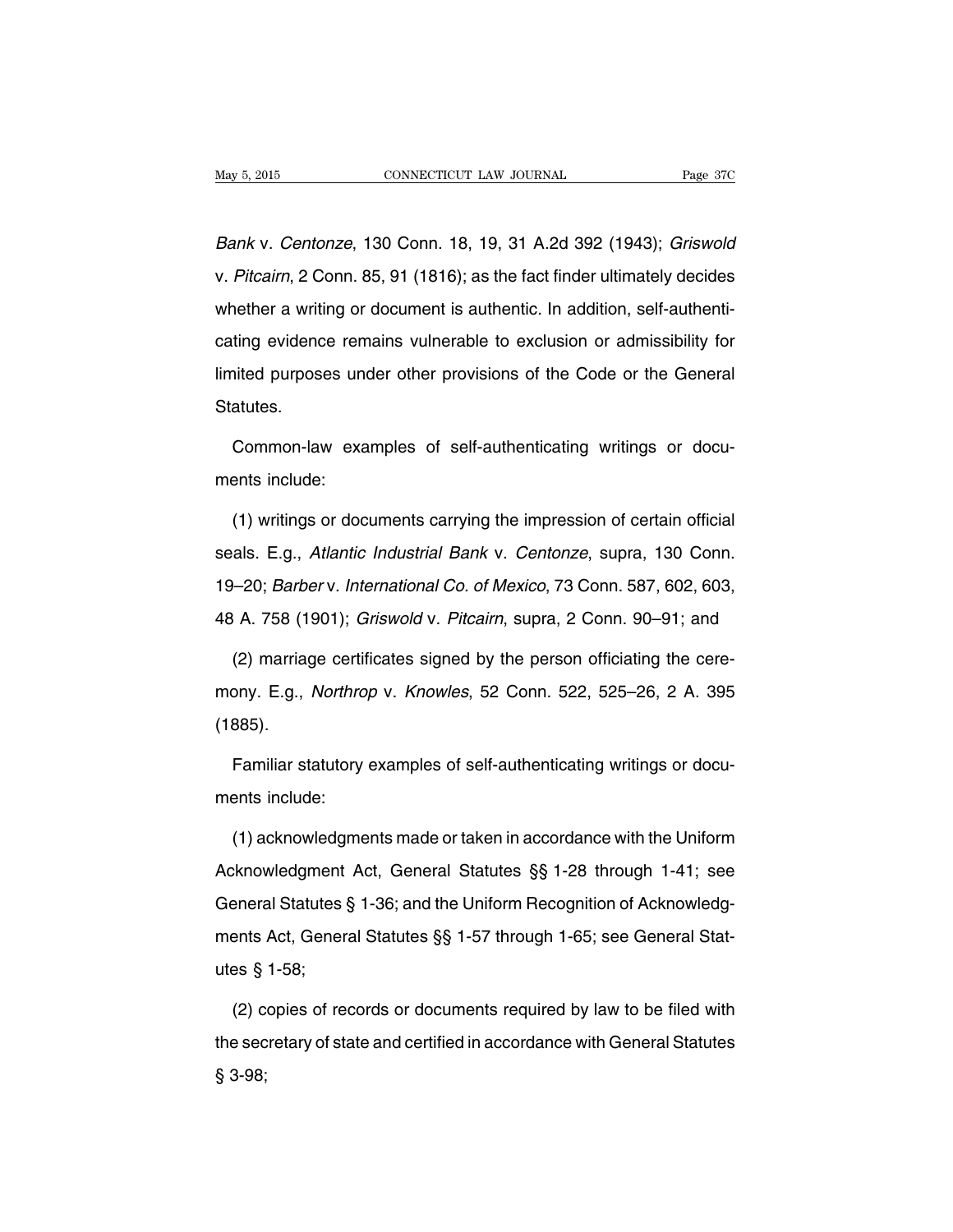(3) birth certificates certified in accordance with General Statutes § 7-55;

(4) certain third-party documents authorized or required by an existing contract and subject to the Uniform Commercial Code; General Statutes § 42a-1-202; see also General Statutes § 42a-8-114 (2) (signatures on certain negotiable instruments);

(5) marriage certificates issued pursuant to General Statutes § 46b-34; see General Statutes § 46b-35; and

(6) copies of certificates filed by a corporation with the secretary of the state in accordance with law and certified in accordance with General Statutes § 52-167.

It should be noted that the foregoing examples do not constitute an exhaustive list of self-authenticating writings or documents. Of course, writings or documents that do not qualify under subsection (b) may be authenticated under the principles announced in subsection (a) or elsewhere in Article IX of the Code.

### **Sec. 9-3. Authentication of Public Records**

The requirement of authentication as a condition precedent to admitting into evidence a record, report, statement or data compilation, in any form, is satisfied by evidence that (A) the record, report, statement or data compilation authorized by law to be recorded or filed in a public office has been recorded or filed in that public office, **[**or**]** (B) the record, report, statement or data compilation, purporting to be a public record, report, statement or data compilation, is from the public office where items of this nature are maintained, or (C) the record, report, statement or data compilation, purporting to be a public record, report,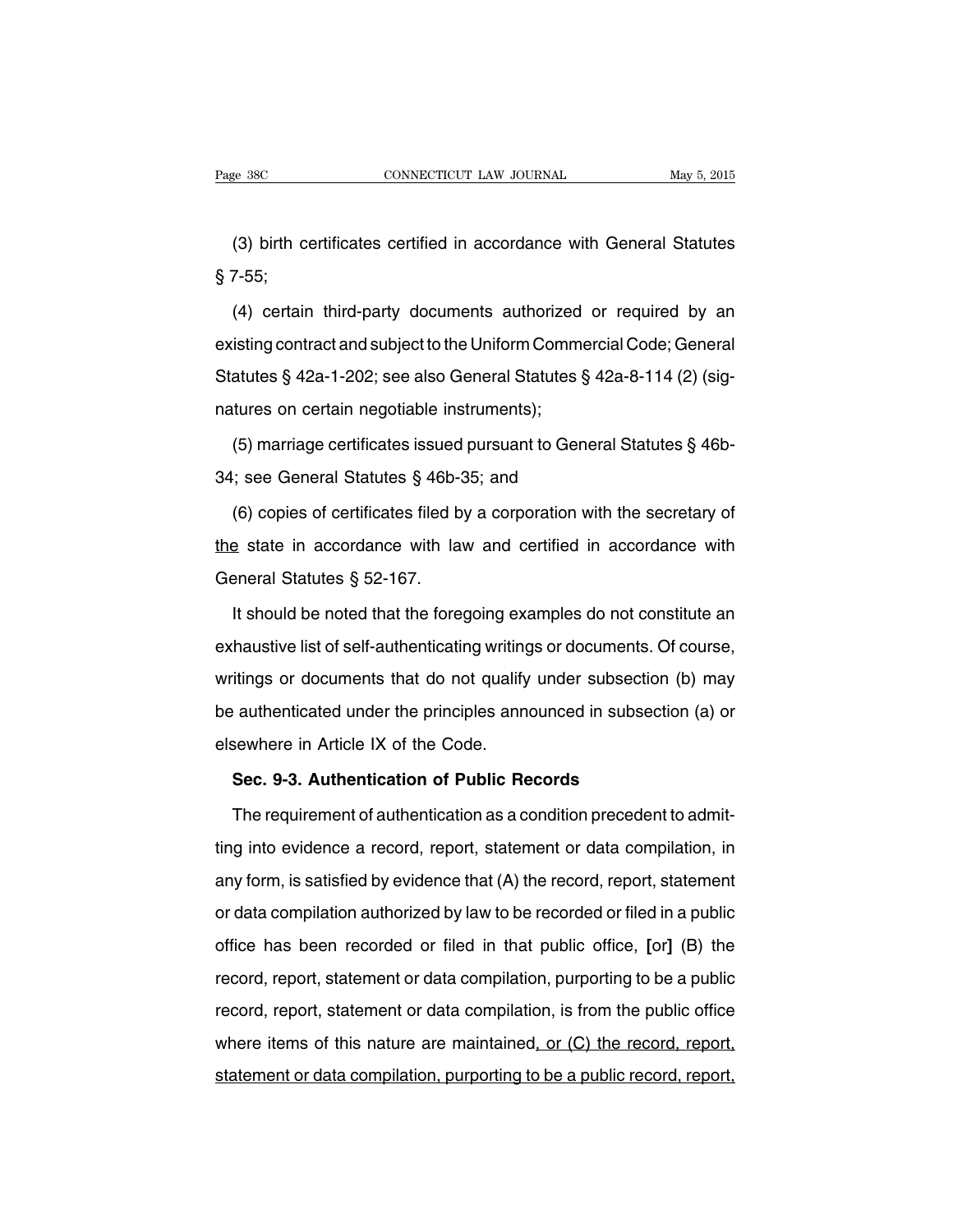statement or data compilation, is made available in electronic form by a public authority.

### **COMMENTARY**

The law in Connecticut with respect to the authentication of public records without a public official's certification or official seal is unclear. Cf., e.g., Whalen v. Gleason, 81 Conn. 638, 644, 71 A. 908 (1909); Barber v. International Co. of Mexico, 73 Conn. 587, 602, 48 A. 758 (1901). Nevertheless, it generally is recognized that such a record may be authenticated simply by showing that the record purports to be a public record and comes from the custody of the proper public office. 2 C. McCormick, Evidence (5th Ed. 1999) § 224, p. 47; C. Tait & J. LaPlante, Connecticut Evidence (2d Ed. 1988) § 10.4.3, p. 294; 7 J. Wigmore, Evidence (4th Ed. 1978) § 2159, pp. 775–76. Thus, although certified copies of most public records are ''self-authenticating'' in accordance with other provisions of the General Statutes; see, e.g., General Statutes § 7-55 (birth certificates); certification is not the exclusive means by which to authenticate a public record. The rule extends the common-law principle to public records, including electronically stored information **[**or data stored electronically**]**.

Proviso (A) assumes that documents authorized by law to be recorded or filed in a public office e.g., tax returns, wills or deeds are public records for purposes of authentication. Cf. Kelsey v. Hanmer, 18 Conn. 310, 319 (1847) (deed). Proviso (B) covers reports, records, statements or data compilations prepared and maintained by the public official or public office, whether local, state, federal or foreign.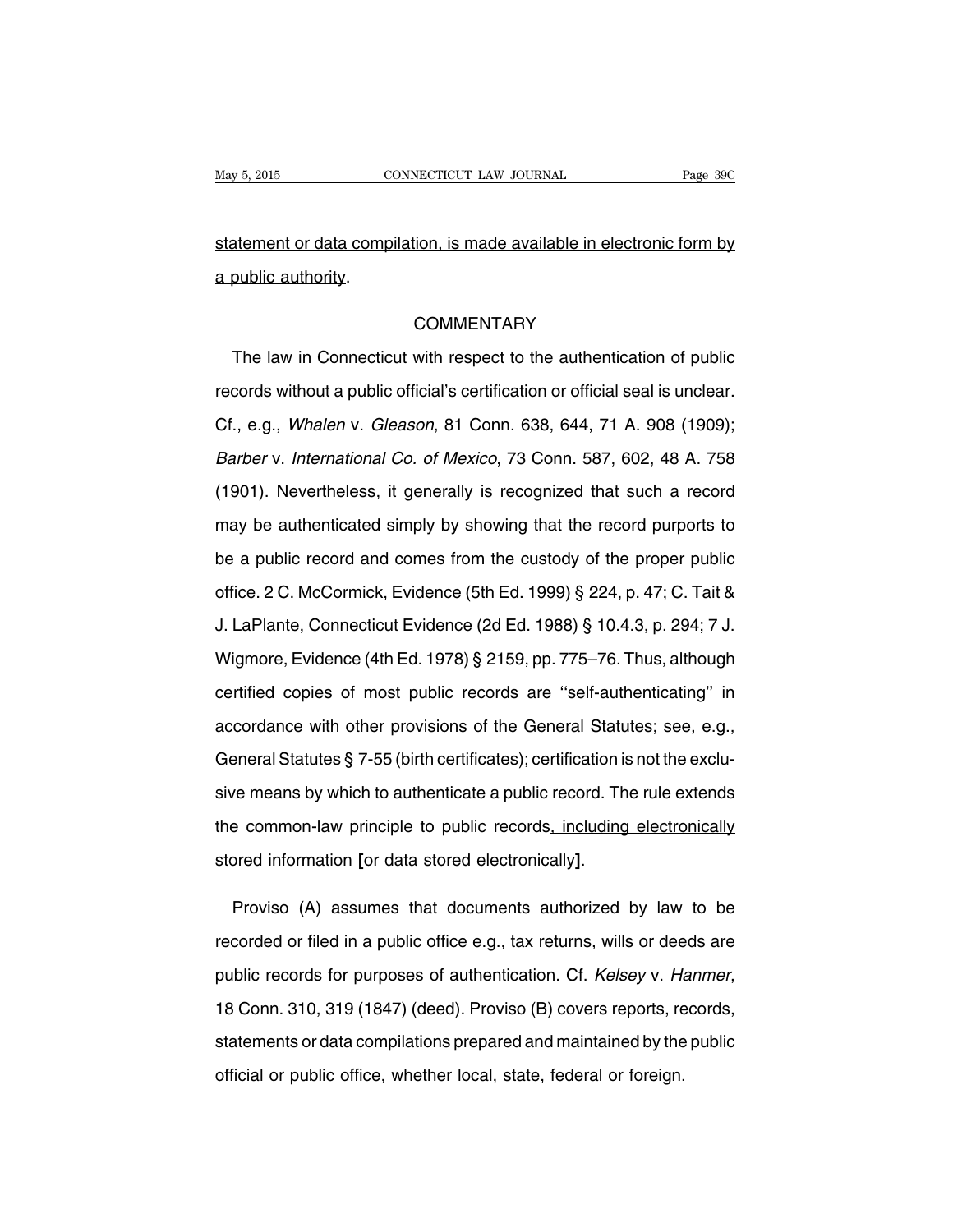#### **Sec. 10-1. General Rule**

To prove the content of a writing, recording or photograph, the original writing, recording or photograph must be admitted in evidence, except as otherwise provided by the Code, the General Statutes or the Practice Book. An original of electronically stored information includes evidence in the form of a printout or other output, readable by sight or otherwise shown to reflect the data accurately.

### **COMMENTARY**

Section 10-1 adopts Connecticut's best evidence rule. The rule embraces two interrelated concepts. First, the proponent must produce the original of a writing, as defined in Section 1-2 (c), recording or photograph when attempting to prove the contents thereof, unless production is excused. E.g., Shelnitz v. Greenberg, 200 Conn. 58, 78, 509 A.2d 1023 (1986). Second, to prove the contents of the proffer **[**writing, recording or photograph**]**, the original must be admitted in evidence. Thus, for example, the contents of a document cannot be proved by the testimony of a witness referring to the document while testifying.

The cases generally have restricted the best evidence rule to writings or documents. See Brookfield v. Candlewood Shores Estates, Inc., 201 Conn. 1, 11, 513 A.2d 1218 (1986). In extending the rule to recordings and photographs, Section 10-1 recognizes the growing reliance on modern technologies for the recording and storage of information.

Section 10-1 applies only when the proponent seeks to prove contents. E.g., Hotchkiss v. Hotchkiss, 143 Conn. 443, 447, 123 A.2d 174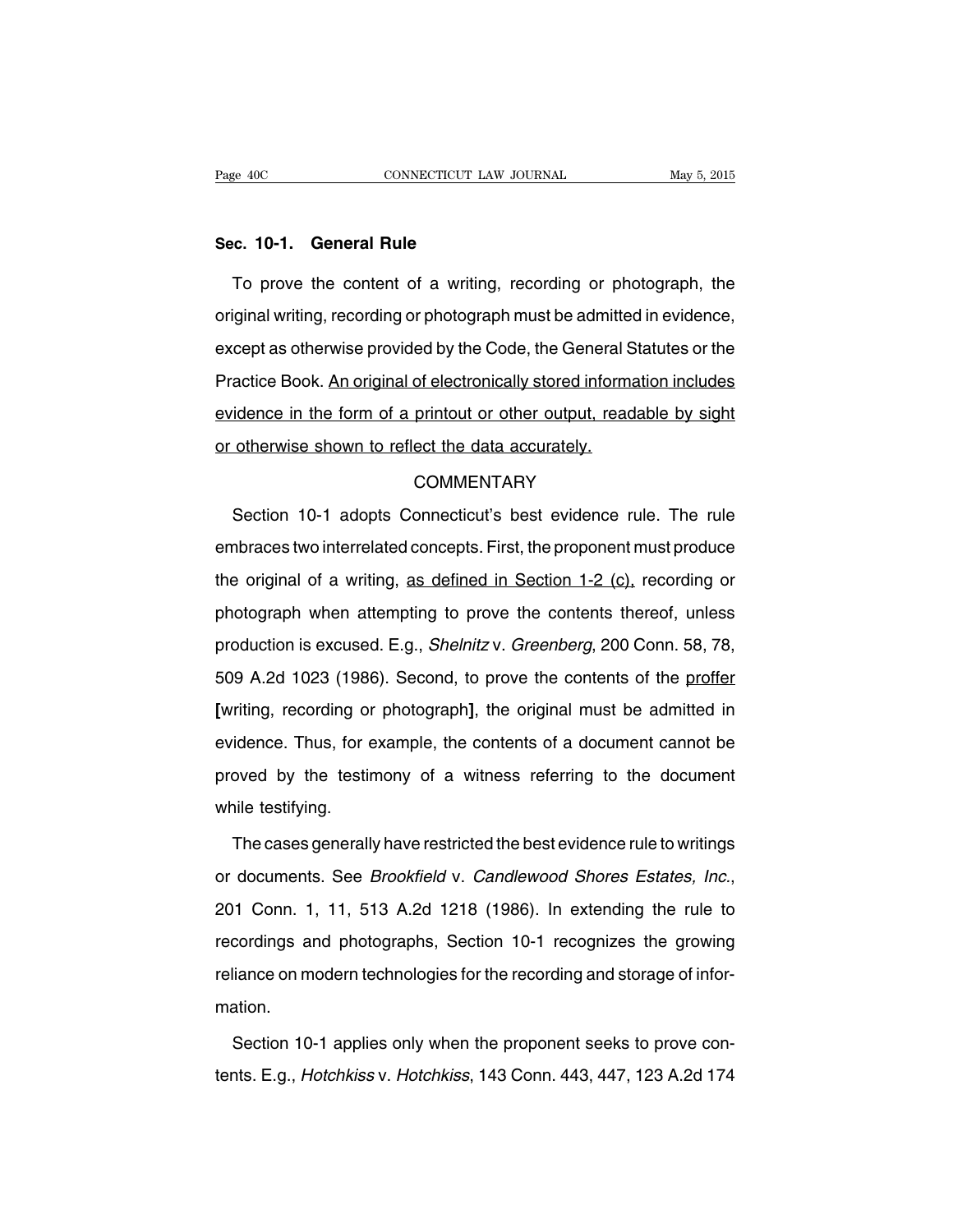(1956) (proving terms of contract); cf. Dyer v. Smith, 12 Conn. 384, 391 (1837) (proving fact about writing, such as its existence or delivery, is not proving contents).

The fact that a written record or recording of a transaction or event is made does not mean that the transaction or event must be proved by production of the written record or recording. When the transaction or event itself rather than the contents of the written record or recording is sought to be proved, the best evidence rule has no application. E.g., State v. Moynahan, 164 Conn. 560, 583, 325 A.2d 199, cert. denied, 414 U.S. 976, 94 S. Ct. 291, 38 L. Ed. 2d 219 (1973); State v. Tomanelli, 153 Conn. 365, 374, 216 A.2d 625 (1966).

What constitutes an ''original'' will be clear in most situations. ''Duplicate originals,'' such as a contract executed in duplicate, that are intended by the contracting parties to have the same effect as the original, qualify as originals under the rule. 2 C. McCormick, Evidence (5th Ed. 1999) § 236, p. 73–74; C. Tait & J. LaPlante, Connecticut Evidence (2d Ed. 1988) § 10.10, p. 305; cf. Lorch v. Page, 97 Conn. 66, 69, 115 A. 681 (1921); Colburn's Appeal, 74 Conn. 463, 467, 51 A. 139 (1902).

The definition of ''original'' explicitly includes printouts or other forms of electronically stored information that are readable. The proponent must show only that the printed or readable version is an accurate (i.e., unaltered and unmodified) depiction of the electronically stored information. A printout generated for litigation purposes may nevertheless be admissible if the computer stored information otherwise comports with the business entry rule. See Ninth RMA Partners, L.P. v.